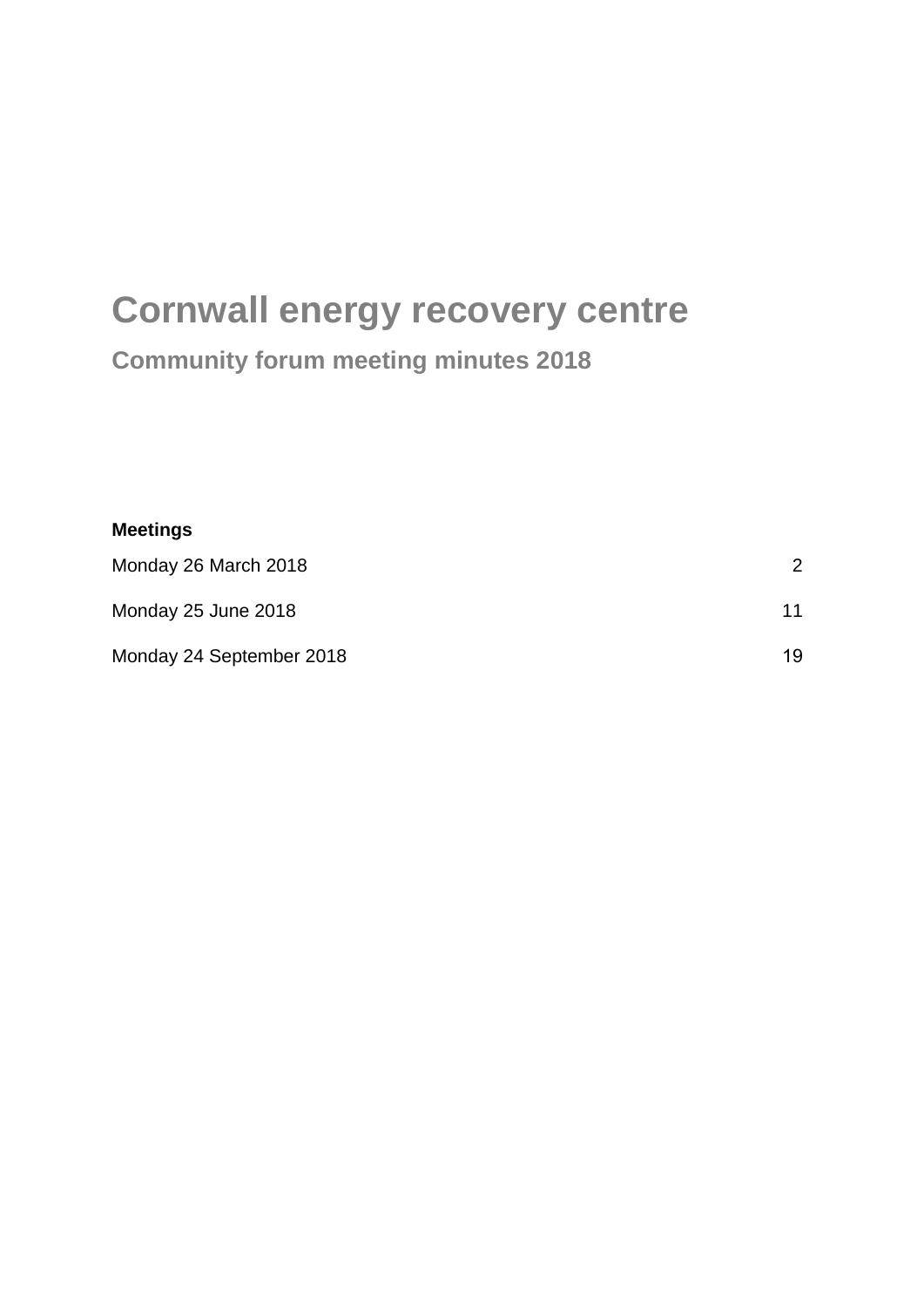<span id="page-1-0"></span>

| Subject  | <b>CERC Community Forum Meeting</b> |
|----------|-------------------------------------|
| Date     | Monday 26 March 2018                |
| Location | <b>CERC St Dennis</b>               |
| Recorder | Natalie Chard                       |
| Chair    | Julia Clarke                        |

## **Present**

| <b>Name</b>            | <b>Initials</b> | Company                                 | <b>Title</b>                        |
|------------------------|-----------------|-----------------------------------------|-------------------------------------|
| Julia Clarke           | JC              | <b>St Dennis Parish Council</b>         | Chair                               |
| <b>Fred Greenslade</b> | FG              | <b>Cornwall Council</b>                 | Councillor St Dennis and<br>Nanpean |
| Dave Simpson           | DS              | St Stephen in Brannel<br>Parish Council | Councillor                          |
| Dick Cole              | DC.             | <b>St Enoder Parish Council</b>         | Councillor                          |
| John Sibley            | JS              | St Stephen in Brannel<br>Parish Council | Vice Chairman of Full Council       |
| Elizabeth Hawkin       | EH              | Resident                                |                                     |

## **Supporting Officers**

| Natalie Chard | <b>NC</b> | <b>SUEZ</b>             | <b>Community Liaison Manager</b>                      |
|---------------|-----------|-------------------------|-------------------------------------------------------|
| Tony Burge    | ΤВ        | <b>SUEZ</b>             | <b>Plant Manager</b>                                  |
| Dale Unsworth | DU        | <b>Cornwall Council</b> | Integrated Waste Management<br>Contract - Team Leader |

| Ref | <b>Note</b>                                                  | Action |
|-----|--------------------------------------------------------------|--------|
| 1.0 | <b>Welcome and Apologies</b>                                 |        |
| 1.1 | Apologies received from David Chadwick and Phil Rudin.       |        |
| 2.0 | Review and agree minutes of meeting held on 18 December 2017 |        |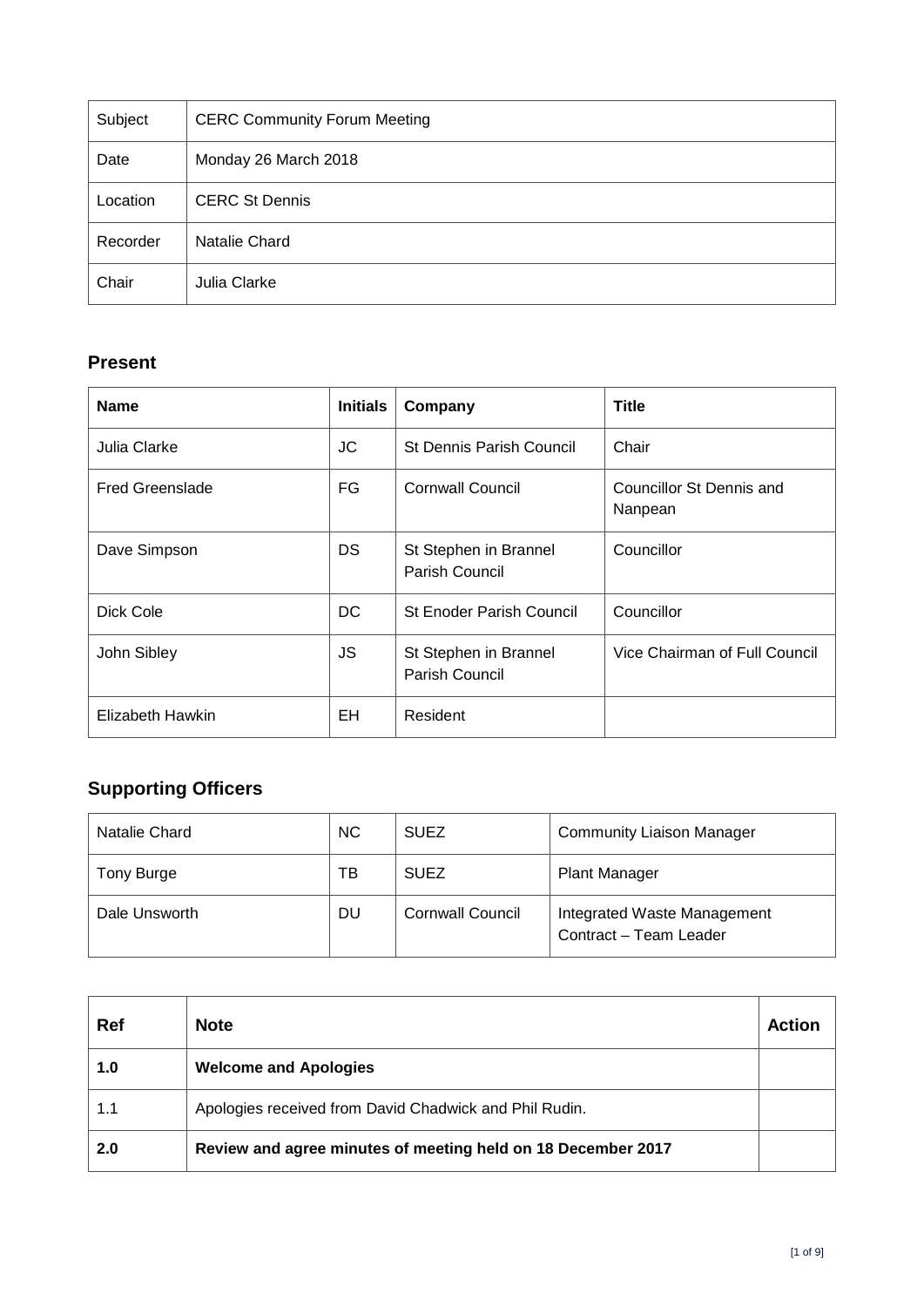| 2.1 | Minutes of the December's meeting were approved.                                                                                                                                              |  |
|-----|-----------------------------------------------------------------------------------------------------------------------------------------------------------------------------------------------|--|
| 3.0 | <b>Matters arising from previous minutes</b>                                                                                                                                                  |  |
| 3.1 | 5.1 NC sent out details to local Parishes of planned maintenance shutdown for<br>them to share.                                                                                               |  |
|     | 5.3 TB investigated lights causing concern but has identified that they are on a<br>PIR system and are required for the safety of operators at night and therefore no<br>changes can be made. |  |
|     | 6.1 NC had confirmed that the St Dennis and Nanpean Community Trust AGM<br>could be held at the CERC on 24 April 2018 at 7pm.                                                                 |  |
| 4.0 | <b>CERC Update</b>                                                                                                                                                                            |  |
| 4.1 | TB updated the forum members:                                                                                                                                                                 |  |
|     | <b>Plant performance</b>                                                                                                                                                                      |  |
|     | Availability on Lines 1 & 2:                                                                                                                                                                  |  |
|     | Dec $-93% / 98%$                                                                                                                                                                              |  |
|     | <b>Jan</b> $-87\%$ / 99.7%                                                                                                                                                                    |  |
|     | Feb-55.35% / 87.89%                                                                                                                                                                           |  |
|     | The downtime on both lines had been due to a number of factors:                                                                                                                               |  |
|     | Bottom ash extractor blockage                                                                                                                                                                 |  |
|     | Fly ash blockage                                                                                                                                                                              |  |
|     | Bag filter issues/ changing of bag filter                                                                                                                                                     |  |
|     | Air fan, high winding temperature                                                                                                                                                             |  |
|     | Induced air fan trip caused a line safety shutdown                                                                                                                                            |  |
|     | Planned maintenance shutdown towards end of February                                                                                                                                          |  |
|     | TB advised that the planned maintenance had been successfully completed.                                                                                                                      |  |
|     | <b>Waste received December to February</b>                                                                                                                                                    |  |
|     | Contract waste received - 33,208.91 tonnes                                                                                                                                                    |  |
|     | Non contract waste received $-26,083.27$ tonnes                                                                                                                                               |  |
|     | Total waste received - 59,292.18 tonnes                                                                                                                                                       |  |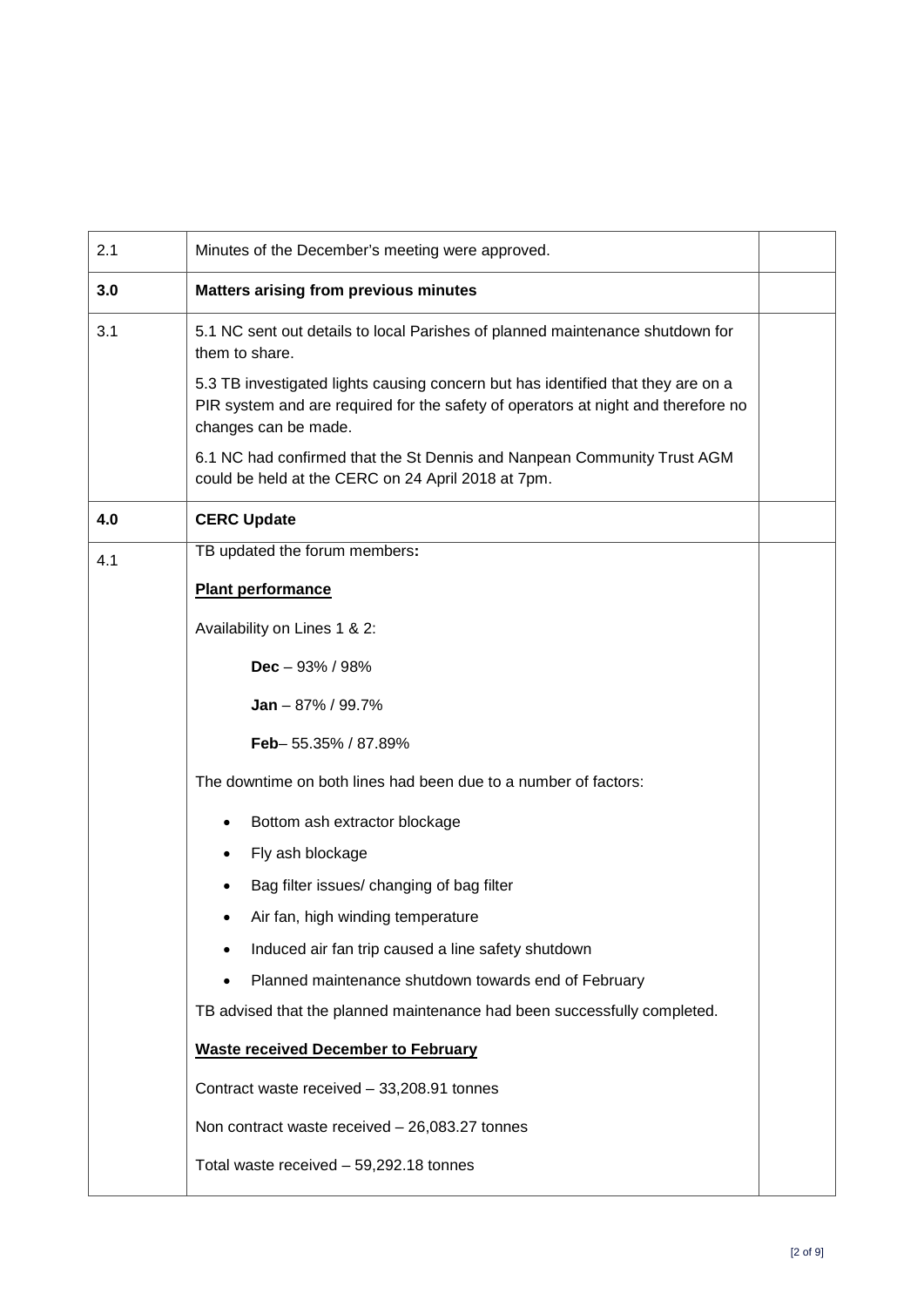TB explained that this is reflective of the time of year as household waste is subject to seasonal variations. TB informed the group about the recruitment that had taken place over the last three months. Senior operator vacancy, shift operator promoted to the role • Recruitment for 2 shift operator positions underway, interviews have taken place • Office manager vacancy, administrator promoted to the role • Operations administrator recruitment underway • Replacement community and education officer appointed, starting on 03 April 2018 **Emissions Monitoring** TB referred to the Emissions charts, pointing out the green line EA permit limits and the emissions for both lines that are well below the permit level. He also highlighted the dip in energy produced during the time of the roof issues when the turbine came off-load temporarily as a precaution. **December** Notifications to the Environment Agency (EA): 4 12/12/17 – Line 1, CO raised over half hourly limit, remained within daily limit. Occurred when a roller went down during reset of torque limiter, leading to a gap in waste leading to excess air in the furnace. 12/12/17 – Line 2, bag filter cell damaged and replaced. 27/12/17 – Both lines, CEMS communication issue transmitting particulates data. 29/12/17 – Line one was being brought off waste to safely unblock the wet ash conveyor when the furnace temperature briefly dropped to 800°C. **January** Notifications to the EA: 3 8/1/18 – Line 1, waste feeding stopped on both lines due to a failure of the uninterrupted power supply affecting the CEMS. Upon returning to waste feed, CO raised over half hourly limit on line 1 due to excess air, remained within daily limit.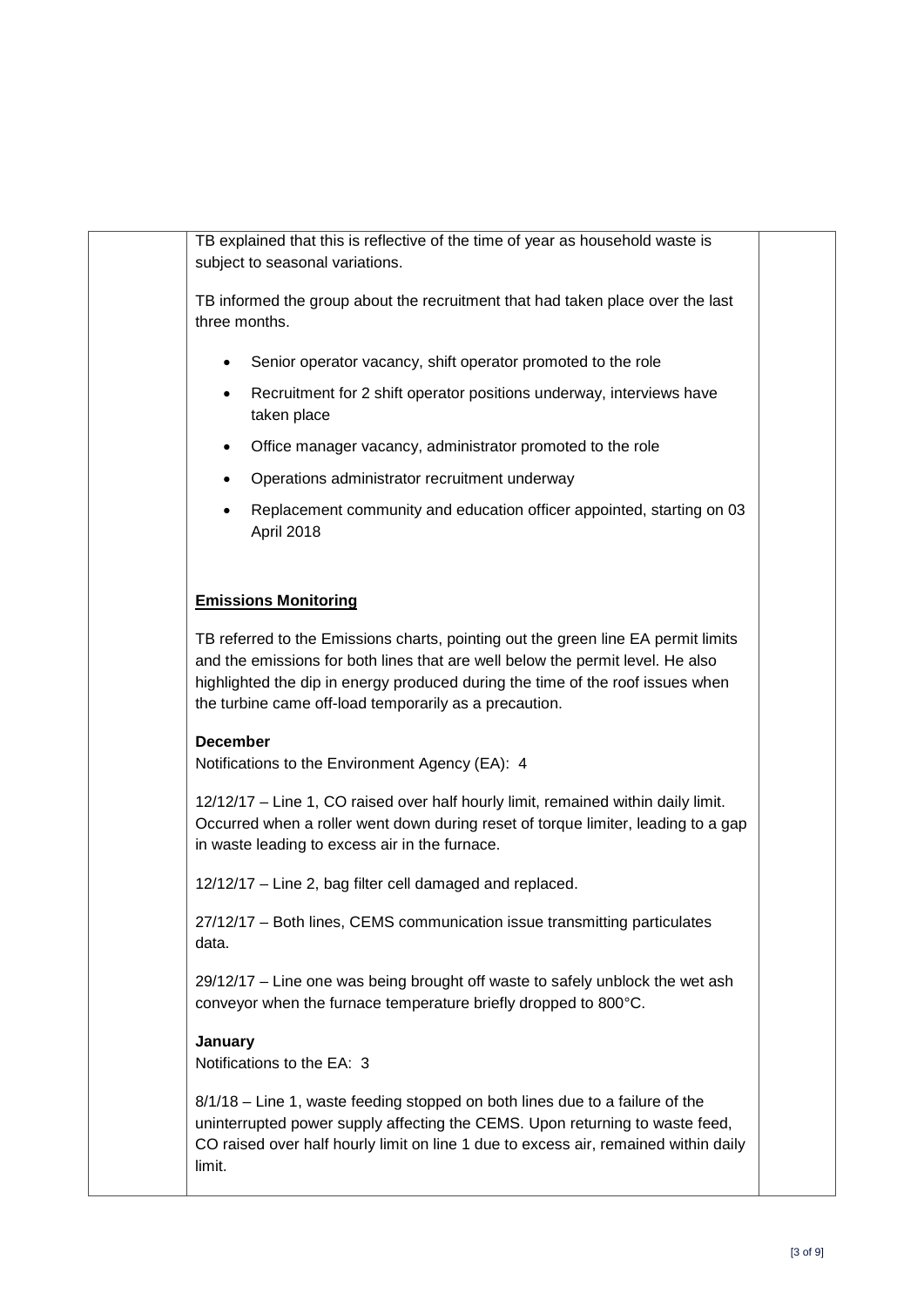|                            | 8/1/18 - Both lines, data transmission issue from particulate analyser to CEMS.  |
|----------------------------|----------------------------------------------------------------------------------|
|                            | 20/1/18 - Line 2, CO raised over half hourly limit, remained within daily limit. |
|                            | Result of issues with both waste cranes leading to longer intervals between each |
|                            | hopper load of waste and a thin ash layer on the grate.                          |
|                            |                                                                                  |
| February                   |                                                                                  |
| Notifications to the EA: 4 |                                                                                  |
|                            |                                                                                  |
|                            | 5/2/18 - Line 1 bag filter cell damaged and replaced.                            |
|                            |                                                                                  |
|                            | 10/2/18 - Both lines, CEMS data transmission issue, started at 00:10, rebooted   |
|                            | CEMS PC but particulates not reading on both lines. Particulates reading N/A     |
| between 00:30 & 00:59.     |                                                                                  |
|                            | 18/2/18 - Line 2, a line safety shutdown occurred when induced air fan tripped.  |
|                            | Upon returning to waste feed CO briefly raised over half hourly limit due to     |
|                            | excess air, remained within daily limit.                                         |
|                            |                                                                                  |
|                            | 18/2/18 - Line 2. CEMS data transmission issue and dust probe failure. Waste     |
|                            | feeding stopped whilst CEMS PC re-booted to restore communications.              |
|                            |                                                                                  |
|                            |                                                                                  |
|                            |                                                                                  |
| <b>Health and Safety</b>   |                                                                                  |
|                            | <b>December - 1 x Property Damage</b>                                            |
|                            |                                                                                  |
| <b>Property Damage</b>     |                                                                                  |
|                            |                                                                                  |
|                            | Roof damage due to strong winds - section on east side of Boiler House           |
|                            | roof cladding came away and insulation came loose and was blown                  |
|                            | around the site.                                                                 |
|                            | TB went on to explain that the roof is stable and secure and is currently under  |
| review.                    |                                                                                  |
|                            |                                                                                  |
|                            | January - 4 x Near Miss, 4 x Property Damage                                     |
|                            |                                                                                  |
| <b>Near Miss</b>           |                                                                                  |
|                            |                                                                                  |
|                            | <b>Contractor PPE</b>                                                            |
|                            | RAMS not fully in place                                                          |
|                            | Delivery driver not following one-way system                                     |
|                            |                                                                                  |
|                            | Gap in Line 1 furnace wall                                                       |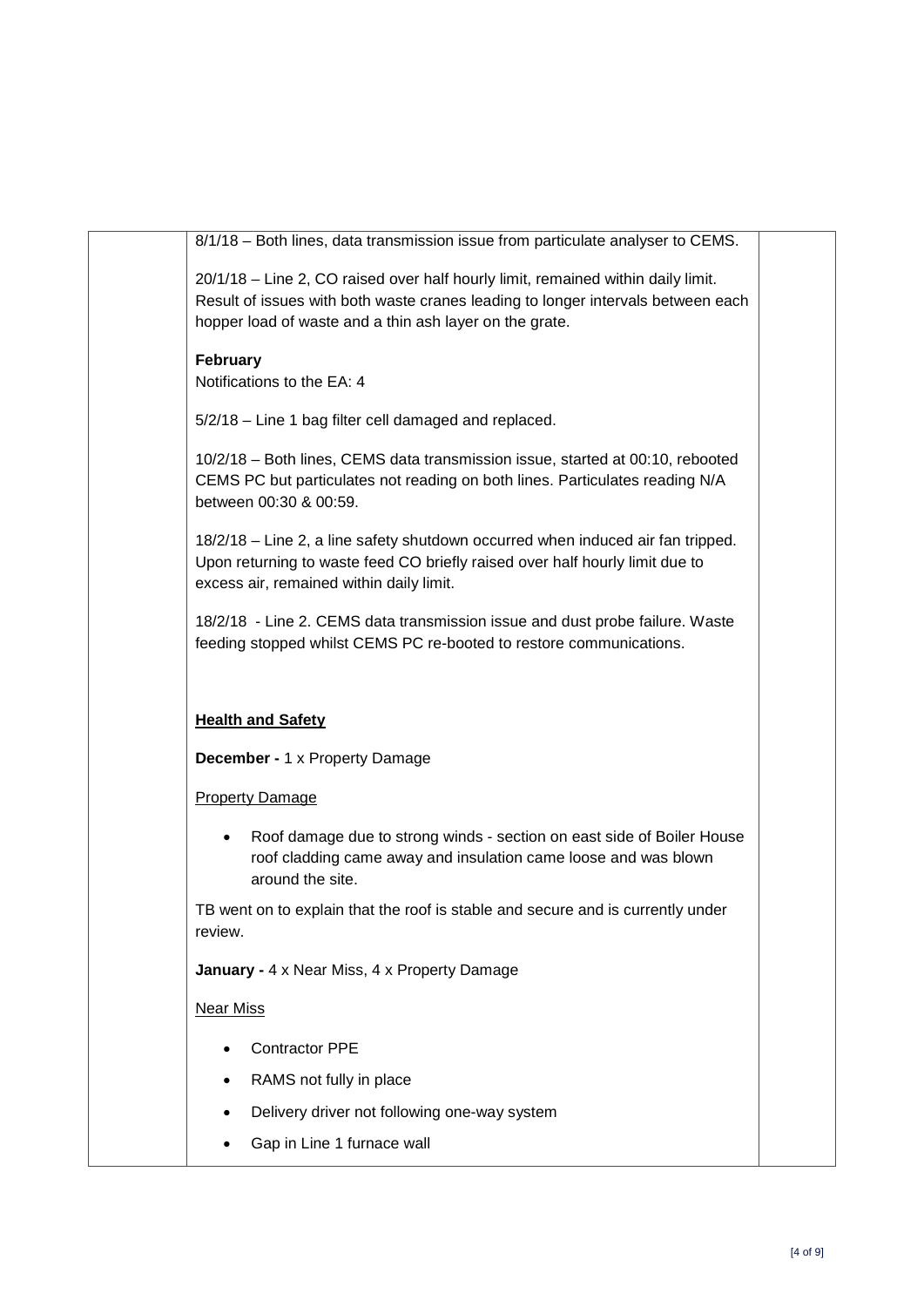|                  | <b>Property Damage</b>                                                                                                                                                                                                                                                                          |  |
|------------------|-------------------------------------------------------------------------------------------------------------------------------------------------------------------------------------------------------------------------------------------------------------------------------------------------|--|
|                  | IBA - driver damaged roller door                                                                                                                                                                                                                                                                |  |
|                  | Scaffolder hit bypass lane barrier                                                                                                                                                                                                                                                              |  |
|                  | Wall damaged due to trolley                                                                                                                                                                                                                                                                     |  |
|                  | IBA - damage to cladding by BP operative                                                                                                                                                                                                                                                        |  |
|                  |                                                                                                                                                                                                                                                                                                 |  |
|                  | February 8 x Near Miss, 2 x Personal Injuries                                                                                                                                                                                                                                                   |  |
| <b>Near Miss</b> |                                                                                                                                                                                                                                                                                                 |  |
|                  | Car seen reversing at speed and had to brake suddenly.                                                                                                                                                                                                                                          |  |
|                  | During shutdown                                                                                                                                                                                                                                                                                 |  |
|                  | Debris dropped near scaffolds                                                                                                                                                                                                                                                                   |  |
|                  | Contractor dropped a tool from belt                                                                                                                                                                                                                                                             |  |
|                  | Confined space permits not fully completed                                                                                                                                                                                                                                                      |  |
|                  | Various hatches to confined spaces missing signage                                                                                                                                                                                                                                              |  |
| ٠                | Contractors not aware of others in vicinity of work area                                                                                                                                                                                                                                        |  |
| ٠                | Contractors not using welding screens                                                                                                                                                                                                                                                           |  |
| ٠                | Fire alarm sounder needed to be replaced                                                                                                                                                                                                                                                        |  |
|                  | TB explained that during shutdown there were between 150 and 200 contractors<br>on site at any one time. He explained the SUEZ near miss and investigating<br>system and stated that because of this, in his view SUEZ were the safest<br>company he had ever worked for in his career to date. |  |
|                  | <b>Personal Injuries</b>                                                                                                                                                                                                                                                                        |  |
|                  | Twisted knee when misjudged last step                                                                                                                                                                                                                                                           |  |
|                  | Shutdown - contractor got dust in eye                                                                                                                                                                                                                                                           |  |
|                  |                                                                                                                                                                                                                                                                                                 |  |
|                  | <b>Visitor centre</b>                                                                                                                                                                                                                                                                           |  |
|                  | NC advised that the low number of visitors in December was due to the time of<br>year and annual leave and that the preparation for the first maintenance                                                                                                                                       |  |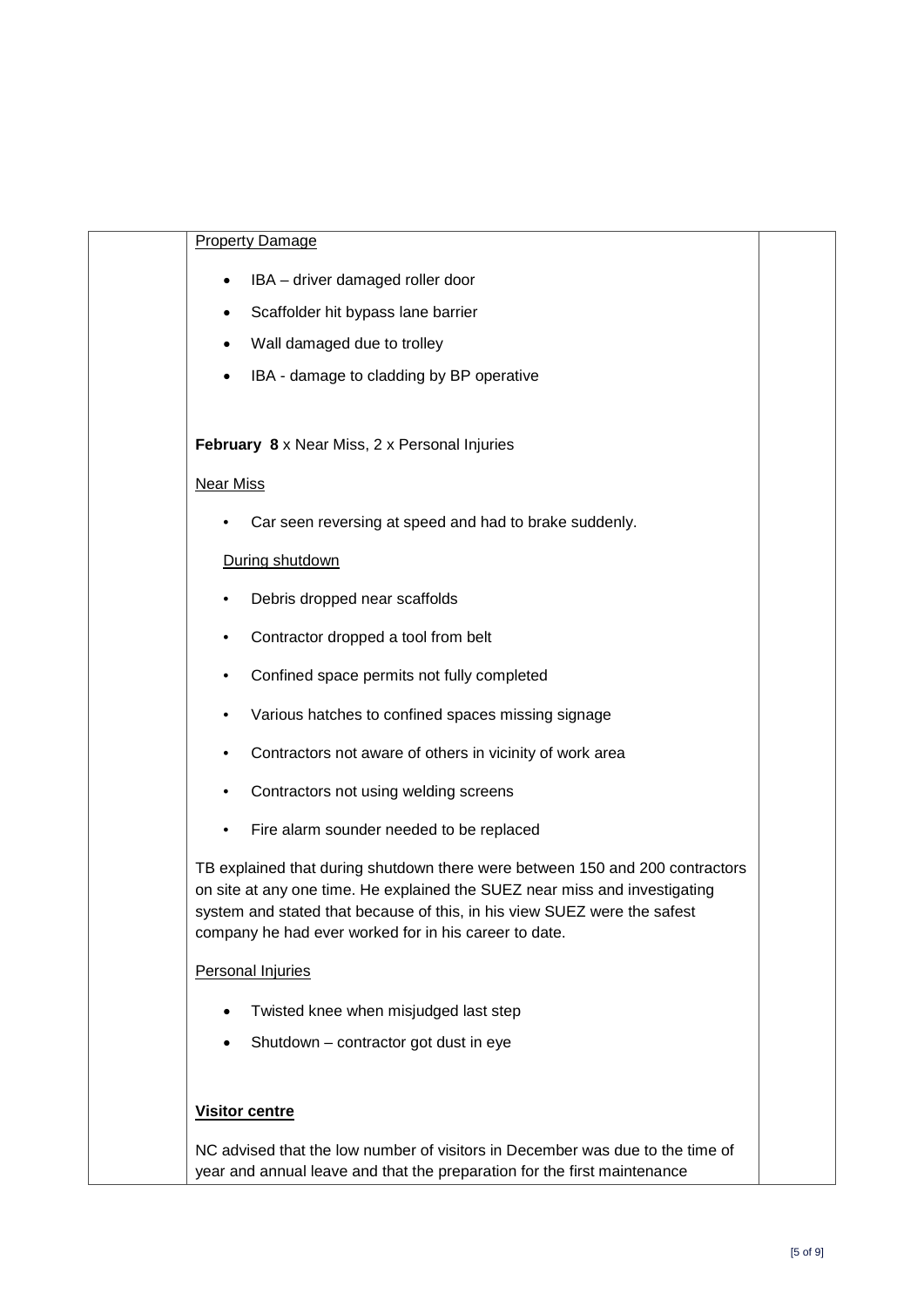shutdown in February reduced the number of visits available that month. However she was pleased with the number of visits in January. **December:** 33 visitors , 1 primary school **January:** 361 visitors, 6 primary schools, 2 home education groups **February:** 42 visitors, 3 interest groups, 1 brownies group **Visitor Centre Feedback** ''We were all delighted with our visit to the energy recovery centre yesterday and were impressed with your knowledge of its working. It was very interesting and you explained it so clearly. It is good to know that our waste produces so much energy which is put to good use and nothing is wasted eventually.'' Carlyon Probus Club "This was the best school trip we've been on." Teaching Assistant, St Petrocs School "I know we said thank you at the time but I just wanted to reiterate the thanks to you both for our tour yesterday. The feedback from the team has been really positive and everyone enjoyed the experience very much. " Environment Agency, East Cornwall & Plymouth **News Update** NC informed the group that in January she had started to work with Nanpean School to achieve ECO school status. She had shown the school's ECO club around Bodmin MRF and had visited the school to help with preparations for their assembly. In February NC visited St Petrocs Primary School to help plan activities to work towards becoming an ECO school. SUEZ has provided bins for fruit peelings and recycling bags and images for their ECO Board. Both schools are taking part in the schools competition to design and make insect and bird habitats from recycled materials.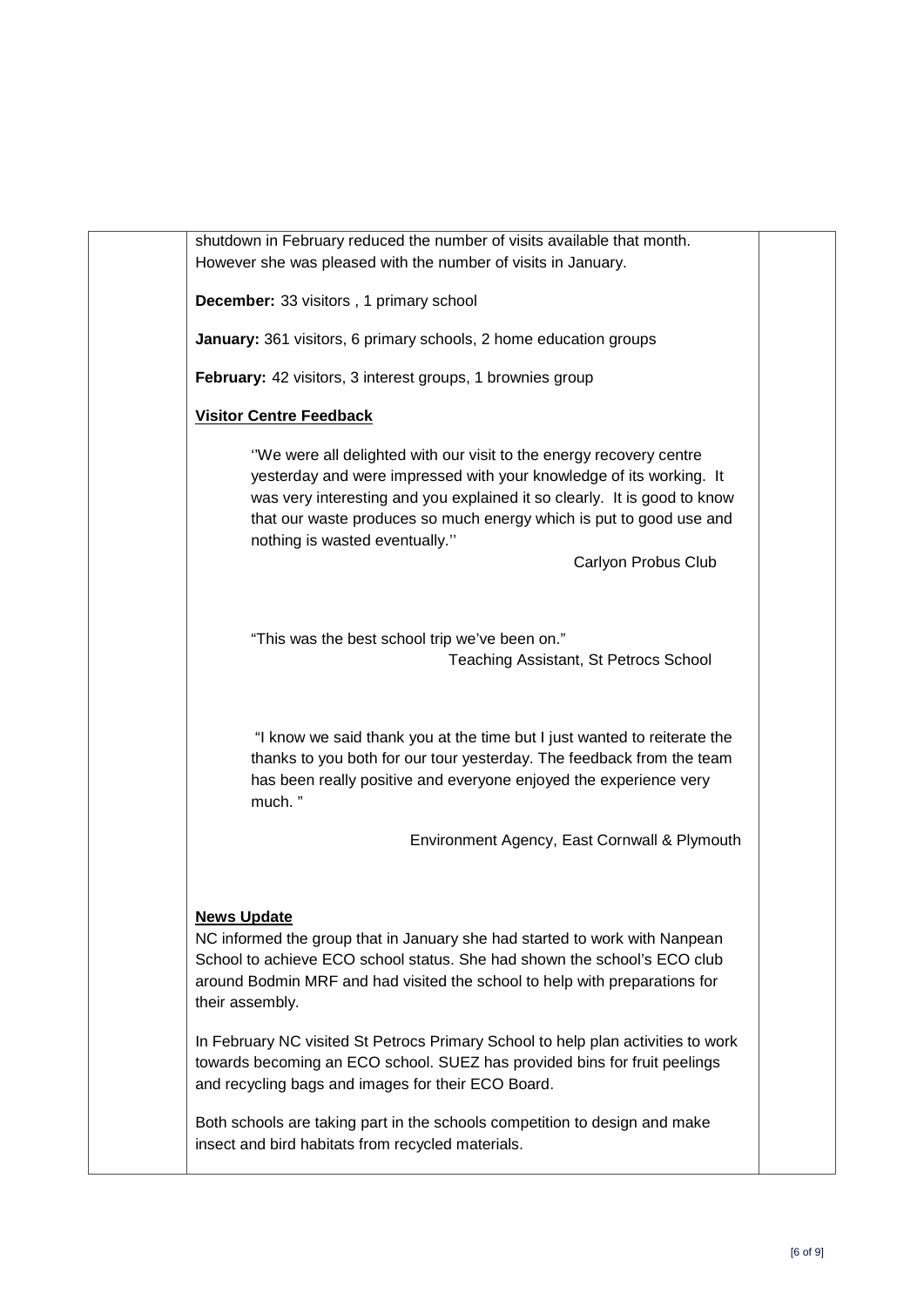|     | <b>Planning</b><br>NC confirmed that the planning permission for the temporary car park and<br>compound had been granted as well as the planning permission to receive<br>waste on Bank holidays except Christmas day and Boxing day.<br><b>Funds generated for the Community Trust</b><br>NC reported the electricity exported and approximate funds generated for the<br>Community Trust.<br>Dec: 14,960 mwh<br>Jan: 14,309 mwh<br>Feb: 9,547 mwh<br>Approximately £23,451 of funds was generated for the Community Trust in<br>months December to February. |  |
|-----|----------------------------------------------------------------------------------------------------------------------------------------------------------------------------------------------------------------------------------------------------------------------------------------------------------------------------------------------------------------------------------------------------------------------------------------------------------------------------------------------------------------------------------------------------------------|--|
| 5.0 | Questions on operational update                                                                                                                                                                                                                                                                                                                                                                                                                                                                                                                                |  |
| 5.1 | JC commented on the success of the planned maintenance and the high<br>standards of Health and Safety. DS referred to the introduction of NEBOSH<br>training and how good health and safety practice had reduced the number of<br>deaths in the construction industry by hundreds per year.                                                                                                                                                                                                                                                                    |  |
| 6.0 | St Dennis and Nanpean Community Trust Update                                                                                                                                                                                                                                                                                                                                                                                                                                                                                                                   |  |
| 6.1 | The balance of the Community Trust Fund as of 27 February 2018 was<br>£602,892.19<br>£27,774.50 was received by the end of January from the CERC from the<br>electricity exported.<br>£17,880.00 was returned to the Trust from the St Dennis playing field trust which<br>was the VAT figure reclaimed on this project.<br>Allocated funds total £131,000.00 leaving a useable balance of £471,892.19 at<br>the end of February.<br>Investment projects are currently being investigated and the Trust will give an<br>update on progress made.               |  |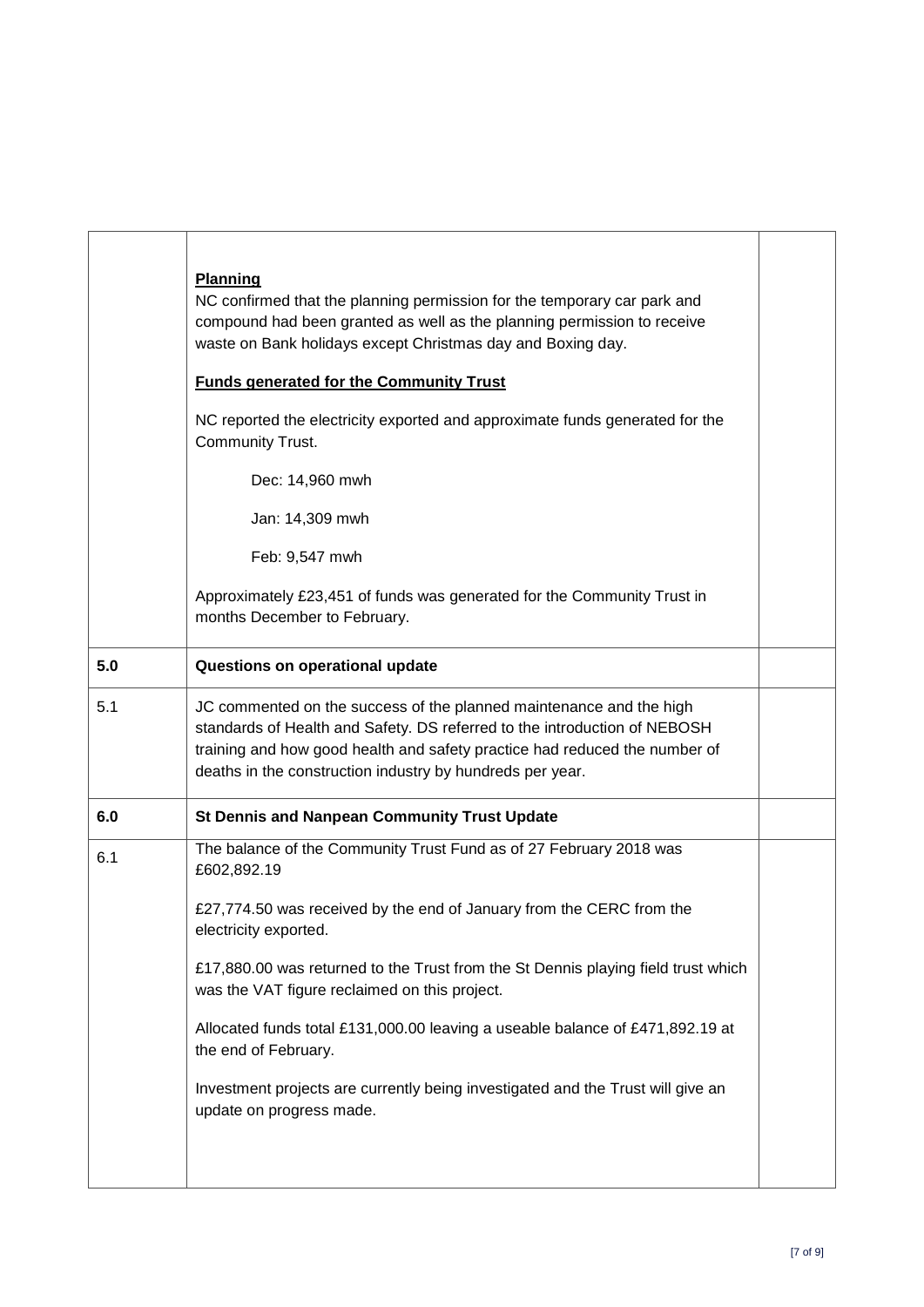|      | JC informed the group that she has now taken on the role as Chairman for the St<br>Dennis and Nanpean Community Trust for a short period of six months to allow<br>a resident Trustee to undertake Trustee and Chairman training.                                                                                                                                                       |           |
|------|-----------------------------------------------------------------------------------------------------------------------------------------------------------------------------------------------------------------------------------------------------------------------------------------------------------------------------------------------------------------------------------------|-----------|
|      | A working party has met twice to review policies and procedures and future<br>administration. Findings will be reported back to the Trustees on 27 February<br>2018 and recommendations suggested.                                                                                                                                                                                      |           |
| 7.0  | Opportunity for any members of the public to speak                                                                                                                                                                                                                                                                                                                                      |           |
| 7.1  | EH referred to damage of the verges caused by trucks just past the roundabout<br>on the way to Treviscoe.                                                                                                                                                                                                                                                                               |           |
|      | JS stated he had seen IMERYS lorries swerving onto verges as they were<br>resetting Sat Nav.                                                                                                                                                                                                                                                                                            |           |
|      | DC informed the group that he had identified litter being thrown into the hedges<br>by the lay by area on the road approaching the CERC. This area is not an official<br>lay by but has been used over time by lorries and vans.                                                                                                                                                        |           |
|      | FG asked if the area could be profiled and re grassed.                                                                                                                                                                                                                                                                                                                                  |           |
|      | DU stated that PM had stated previously that it would be cleared.                                                                                                                                                                                                                                                                                                                       |           |
| 8.0  | <b>Any Other Business</b>                                                                                                                                                                                                                                                                                                                                                               |           |
| 8.1  | DC suggested a review of the way operational updates were communicated. He<br>stated that as attendance of the liaison group meeting was dwindling he<br>wondered if there were other ways the information could be shared.                                                                                                                                                             |           |
|      | JS queried if the meetings could be advertised in local Parish magazines to try<br>and increase attendance.                                                                                                                                                                                                                                                                             |           |
|      | FG stated that the majority of people at the Community Forum meeting also<br>attended the IMERYS meetings and informed the group that IMERYS were<br>considering amalgamating their forum meetings into one.                                                                                                                                                                            |           |
|      | NC stated that she would speak to other energy recovery facilities to see how<br>communications had developed over time and would report back at the next<br>meeting.                                                                                                                                                                                                                   | <b>NC</b> |
|      | NC informed the group about the 'Big Walk' campaign that employees are<br>encouraged to take part in and explained that the CERC had decided to combine<br>this with a family day for employees. She outlined possible activities and the<br>suggestion of a craft fair. She asked if anyone knew of any local residents that<br>may wish to be involved to please pass on her details. |           |
| 10.0 | Date of next meeting                                                                                                                                                                                                                                                                                                                                                                    |           |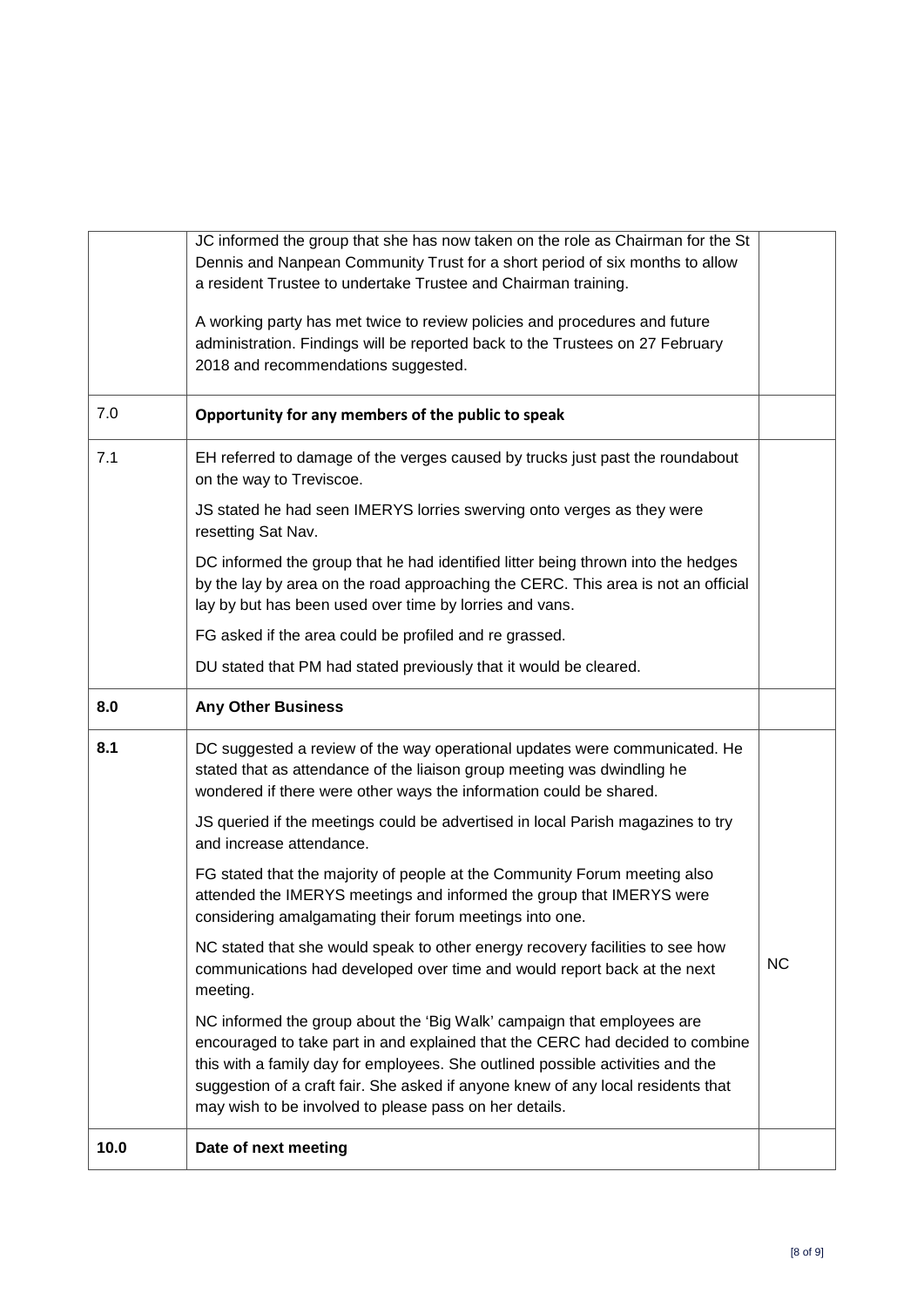| Monday 25 June 2018 at 7pm, at the Cornwall Energy Recovery Centre.<br>10.1 |  |
|-----------------------------------------------------------------------------|--|
|-----------------------------------------------------------------------------|--|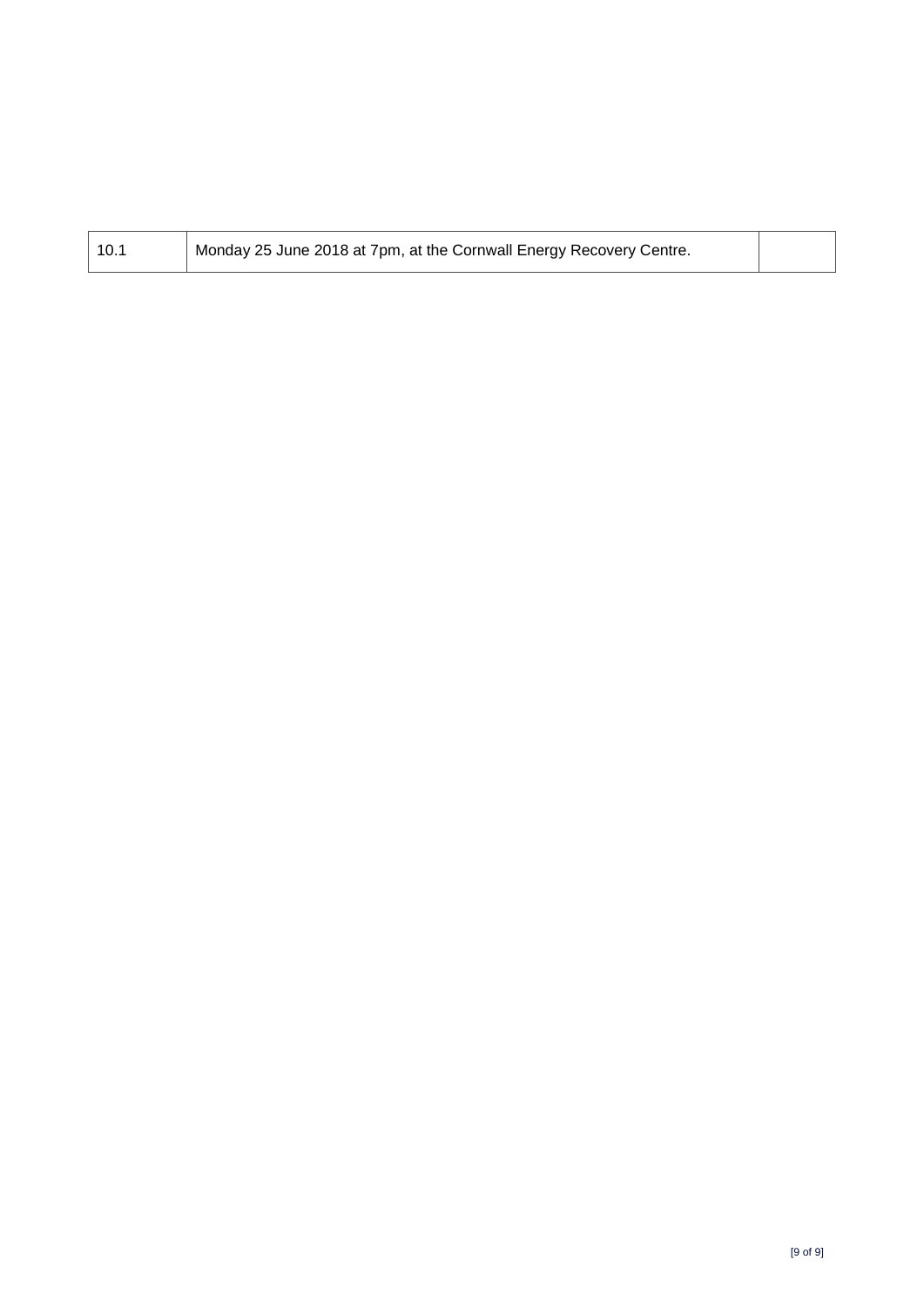<span id="page-10-0"></span>

| Subject  | <b>CERC Community Forum Meeting</b> |
|----------|-------------------------------------|
| Date     | Monday 25 June 2018                 |
| Location | <b>CERC St Dennis</b>               |
| Recorder | Natasha Billings                    |
| Chair    | Julia Clarke                        |

## **Present**

| <b>Name</b>           | <b>Initials</b> | Company                         | <b>Title</b> |
|-----------------------|-----------------|---------------------------------|--------------|
| Julia Clarke          | JC              | <b>St Dennis Parish Council</b> | Chair        |
| Dick Cole             | DC              | <b>St Enoder Parish Council</b> | Councillor   |
| Elizabeth Hawken      | EH              | Resident                        |              |
| <b>Sharron Kelsey</b> | <b>SK</b>       | Resident                        |              |

## **Supporting Officers**

| Natasha Billings | <b>NB</b> | <b>SUEZ</b> | <b>Office Manager</b> |
|------------------|-----------|-------------|-----------------------|
| Tony Burge       | тв        | <b>SUEZ</b> | <b>Plant Manager</b>  |

| Ref | <b>Note</b>                                                                                                                                                                                                             | Action |
|-----|-------------------------------------------------------------------------------------------------------------------------------------------------------------------------------------------------------------------------|--------|
| 1.0 | <b>Welcome and Apologies</b>                                                                                                                                                                                            |        |
| 1.1 | Apologies received from David Chadwick, Fred Greenslade, Dave Simpson,<br>Natalie Chard, Dale Unsworth, David Mudge, John Sibley and Phil Rudin.                                                                        |        |
| 2.0 | Review and agree minutes of meeting held on 26 March 2018                                                                                                                                                               |        |
| 2.1 | Minutes of the March's meeting were approved.                                                                                                                                                                           |        |
| 3.0 | <b>Matters arising from previous minutes</b>                                                                                                                                                                            |        |
| 3.1 | 8.1 NC to update about how frequently other plants hold the Community Liaison<br>Group meetings. As NC was unable to attend TB advised she would update the<br>group via email and discuss further at the next meeting. | NC.    |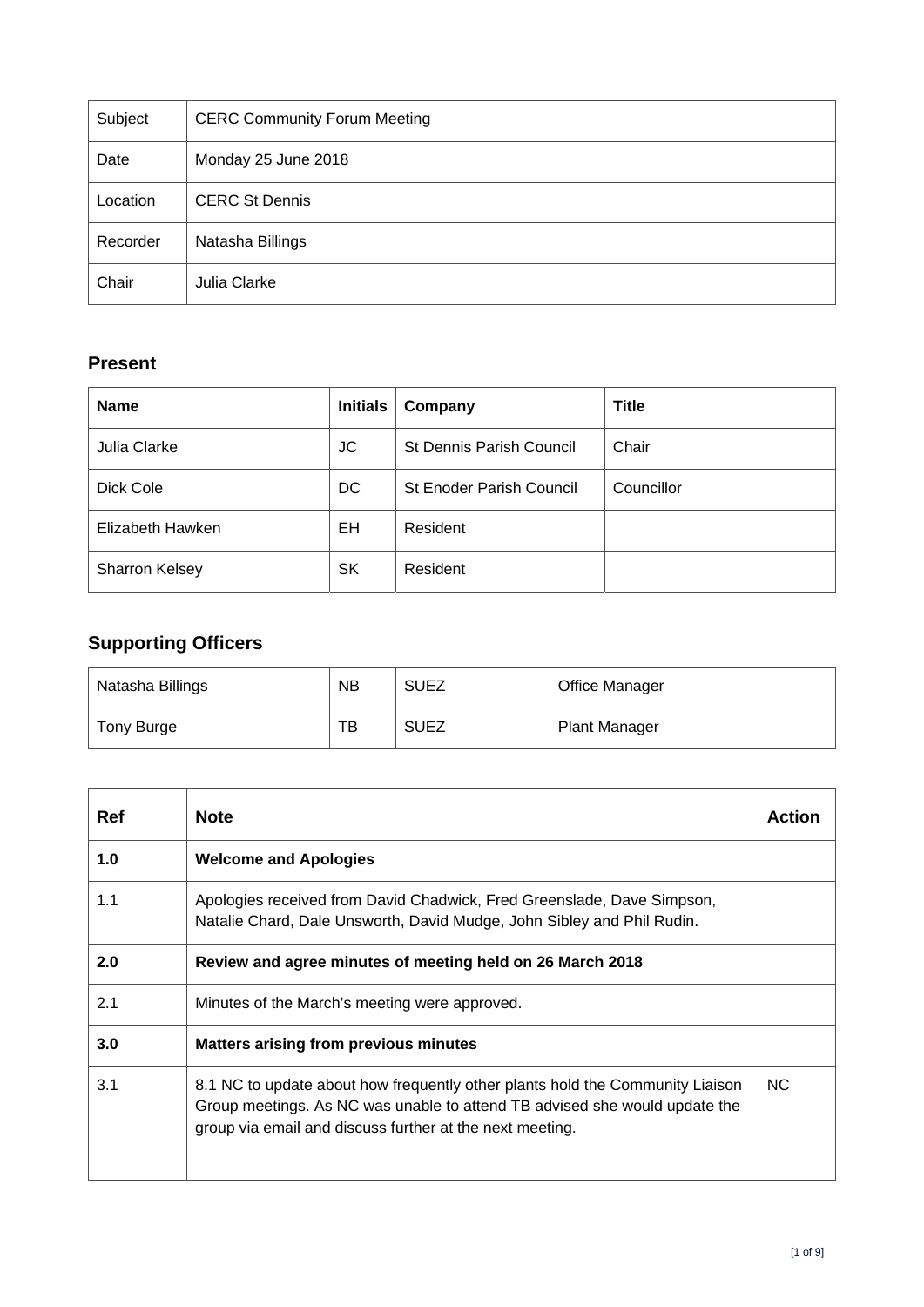| 4.0 | <b>CERC Update</b>                                                                                                                                                                                                    |  |  |
|-----|-----------------------------------------------------------------------------------------------------------------------------------------------------------------------------------------------------------------------|--|--|
| 4.1 | TB updated the forum members:                                                                                                                                                                                         |  |  |
|     | <b>Plant performance</b>                                                                                                                                                                                              |  |  |
|     | Availability on Lines 1 & 2:                                                                                                                                                                                          |  |  |
|     | Mar $-63.15\%$ / 43.48%                                                                                                                                                                                               |  |  |
|     | Apr - 96.51% / 100%                                                                                                                                                                                                   |  |  |
|     | May-19.37% / 92.90%                                                                                                                                                                                                   |  |  |
|     | The downtime on both lines had been due to a number of factors:                                                                                                                                                       |  |  |
|     | The planned maintenance in March                                                                                                                                                                                      |  |  |
|     | Ram feeder stoppage<br>$\bullet$                                                                                                                                                                                      |  |  |
|     | Waste stuck on the grate                                                                                                                                                                                              |  |  |
|     | Cooling pump failure                                                                                                                                                                                                  |  |  |
|     | Crane 1 failed                                                                                                                                                                                                        |  |  |
|     | Defective atomiser                                                                                                                                                                                                    |  |  |
|     | <b>Waste received December to February</b>                                                                                                                                                                            |  |  |
|     | Contract waste received - 36,421.88 tonnes                                                                                                                                                                            |  |  |
|     | Non contract waste received $-22,297.76$ tonnes                                                                                                                                                                       |  |  |
|     | Total waste received - 58,719.64 tonnes                                                                                                                                                                               |  |  |
|     | TB explained that in March only contract waste was delivered due to the planned<br>shutdown and that since the shredder trial has been going at Connon Bridge the<br>facility has been receiving more contract waste. |  |  |
|     | SK asked if the shredded waste was only from the Connon area.                                                                                                                                                         |  |  |
|     | TB explained that it was for all of the bulky waste in Cornwall which meant that<br>no waste was leaving the county now and all was being processed within<br>Cornwall.                                               |  |  |
|     | TB informed the group about the recruitment that had taken place over the last<br>three months.                                                                                                                       |  |  |
|     | Day operative promoted to day operations supervisor                                                                                                                                                                   |  |  |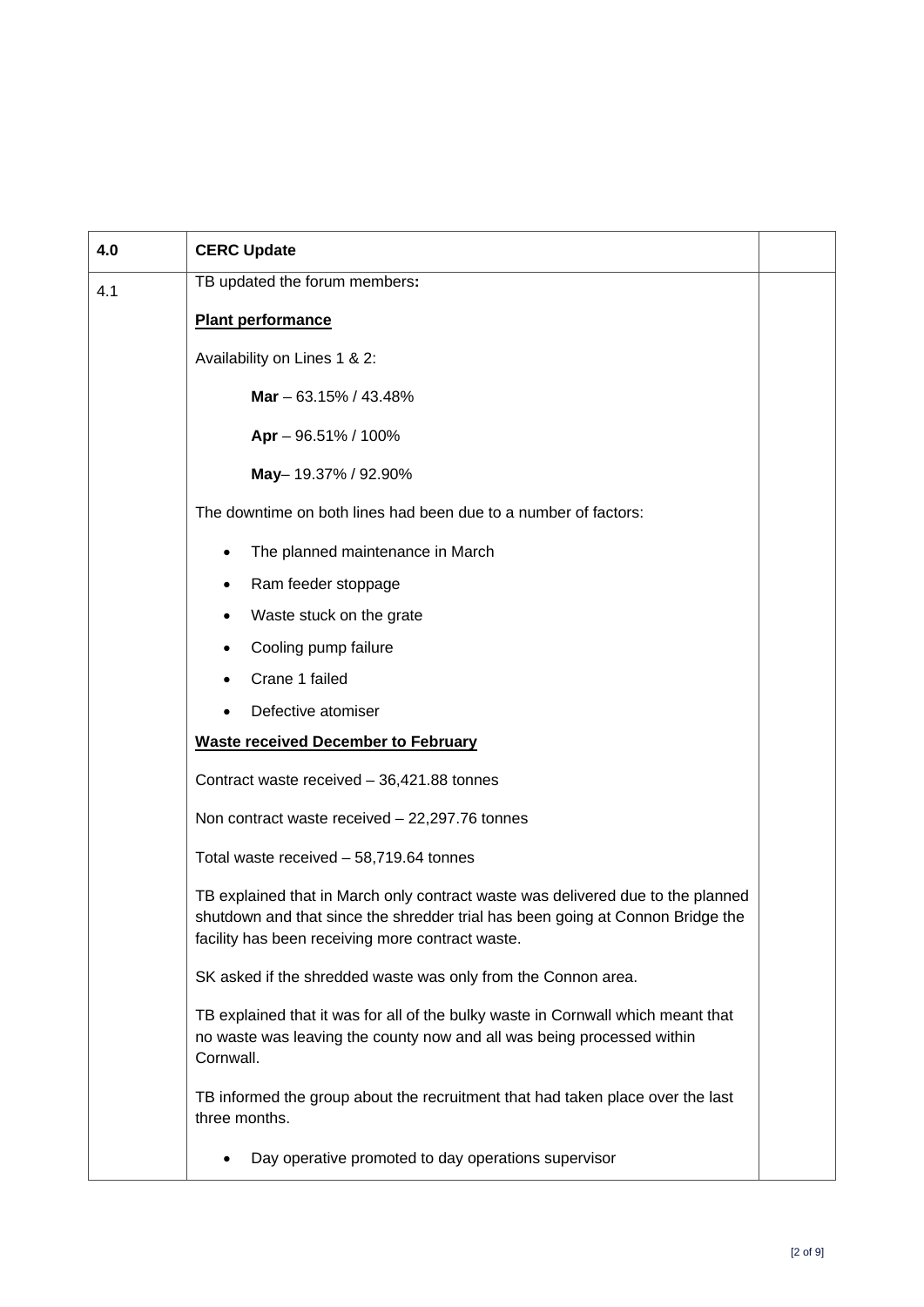| New day operative appointed and joining the team July<br>٠                                                                                                                                                                                                                                                      |  |
|-----------------------------------------------------------------------------------------------------------------------------------------------------------------------------------------------------------------------------------------------------------------------------------------------------------------|--|
| New operations administrator joined the team beginning June<br>٠                                                                                                                                                                                                                                                |  |
| New E&I technician joined the team beginning June                                                                                                                                                                                                                                                               |  |
|                                                                                                                                                                                                                                                                                                                 |  |
| <b>Emissions Monitoring</b>                                                                                                                                                                                                                                                                                     |  |
| TB referred to the Emissions charts, pointing out the green line EA permit limits<br>and the emissions for both lines that are well below the permit level. He also<br>highlighted the dip in energy produced during the time of the roof issues when<br>the turbine came off-load temporarily as a precaution. |  |
| <b>March</b><br>Notifications to the Environment Agency (EA): 6                                                                                                                                                                                                                                                 |  |
| 18.03.18 - Issues with roller 6 causing issues with running the line. Waste<br>feeding was stopped.                                                                                                                                                                                                             |  |
| 19.03.18 - PID controller in manual with a fixed output- system unable to adjust<br>O <sub>2</sub>                                                                                                                                                                                                              |  |
| 19.03.18 - bag cell, excessive dust on top of bag                                                                                                                                                                                                                                                               |  |
| 20.03.18 - CEMS data transmission issue                                                                                                                                                                                                                                                                         |  |
| 27.03.18 - Raised SO2 levels possibly due to mixing in waste bunker, following<br>the planned shutdown to blend high calorific value waste to try to raise the<br>calorific value of the older waste                                                                                                            |  |
| 28.03.18 - defective atomiser on Line2                                                                                                                                                                                                                                                                          |  |
| April<br>Notifications to the EA: 2                                                                                                                                                                                                                                                                             |  |
| 07.04.18 - Ram feeder not re-setting, causing a gap in waste feed; thus affecting<br>the amount of O2 and resulting in CO raised over half hourly limit, remained<br>within daily limit.                                                                                                                        |  |
| 08.04.18 – CEMS data transmission issue.                                                                                                                                                                                                                                                                        |  |
|                                                                                                                                                                                                                                                                                                                 |  |
|                                                                                                                                                                                                                                                                                                                 |  |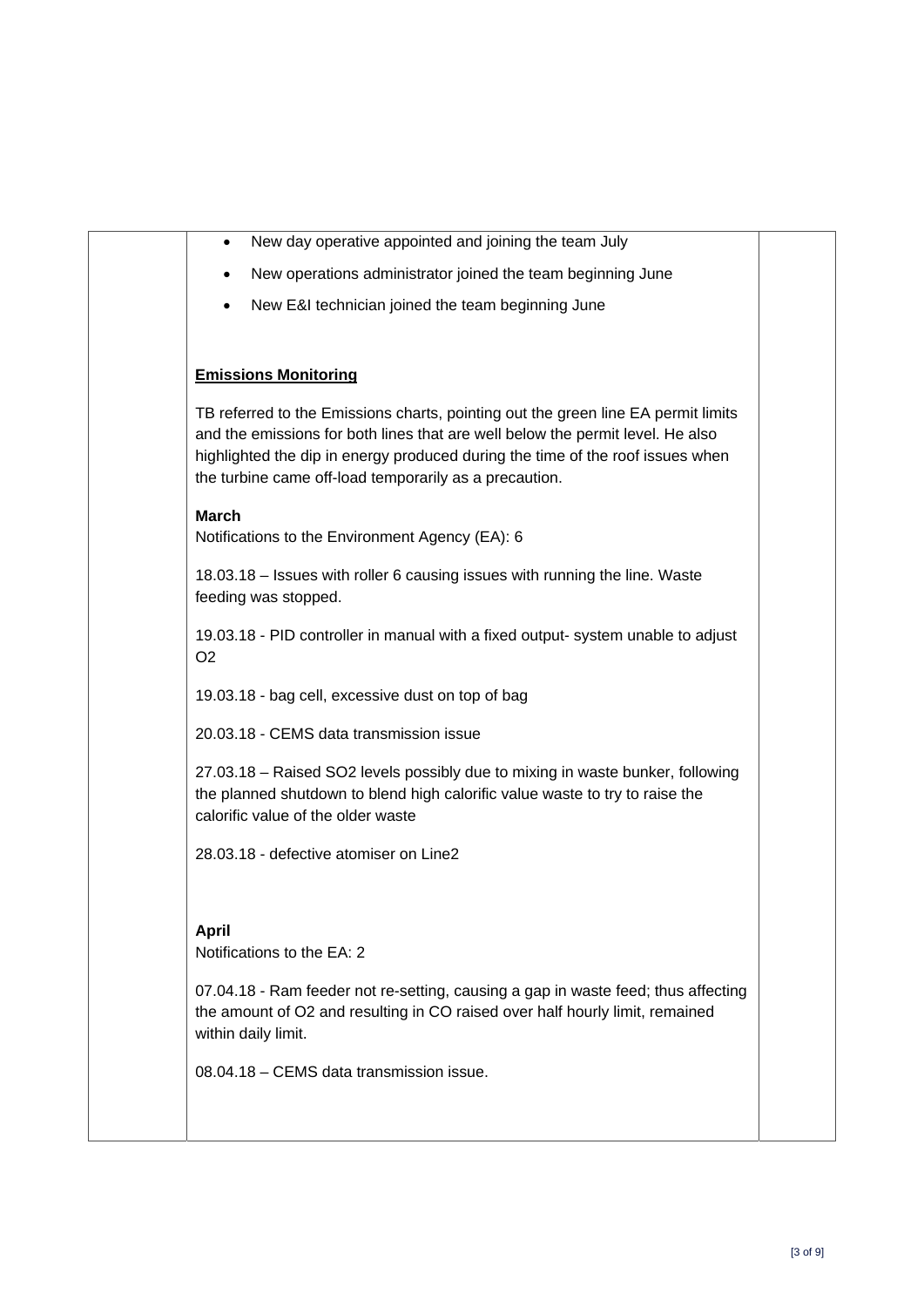| <b>May</b>       | Notifications to the EA: 6                                                                                          |
|------------------|---------------------------------------------------------------------------------------------------------------------|
|                  | 02.05.18 - Ram feeder stoppage, bottom burner did not start, causing a delay in<br>T2S recovery.                    |
| respond.         | 08.05.18 - Ram feeder stalled, T2S dropped, combustion control slow to                                              |
|                  | 18.05.18 - Cooling pump failed causing turbine trip.                                                                |
|                  | 20.05.18 - Line 2 defect - waste unable to move from grate; line shutdown,<br>breach occurred due to unburnt waste. |
|                  | 25.05.18 - Crane 1 failed to move from feeding hopper; burners slow to respond<br>to receive T2S                    |
|                  | 28.05.18 - Burners failed to respond quickly enough, to recover T2S                                                 |
|                  |                                                                                                                     |
|                  |                                                                                                                     |
|                  | <b>Health and Safety</b>                                                                                            |
|                  | March- 1 x Minor personal Injury, 7 near misses                                                                     |
|                  | Personal Injury                                                                                                     |
|                  | An employee removing nuts, one was sticking so used more force and<br>caused blood blister.                         |
| <b>Near Miss</b> |                                                                                                                     |
| ٠                | Contractor got sand/grit in eye.                                                                                    |
|                  | Lorry on highway (outside weighbridge) reversed with no assistance.                                                 |
|                  | Shutdown: contractor dropped nuts and washer which fell down the gap<br>between the plant and gantry.               |
|                  | Contractor grinding without eye protection.                                                                         |
|                  | Supply cable motor not terminated at motor.                                                                         |
|                  | Bypass barrier started to drop on a car as leaving site.                                                            |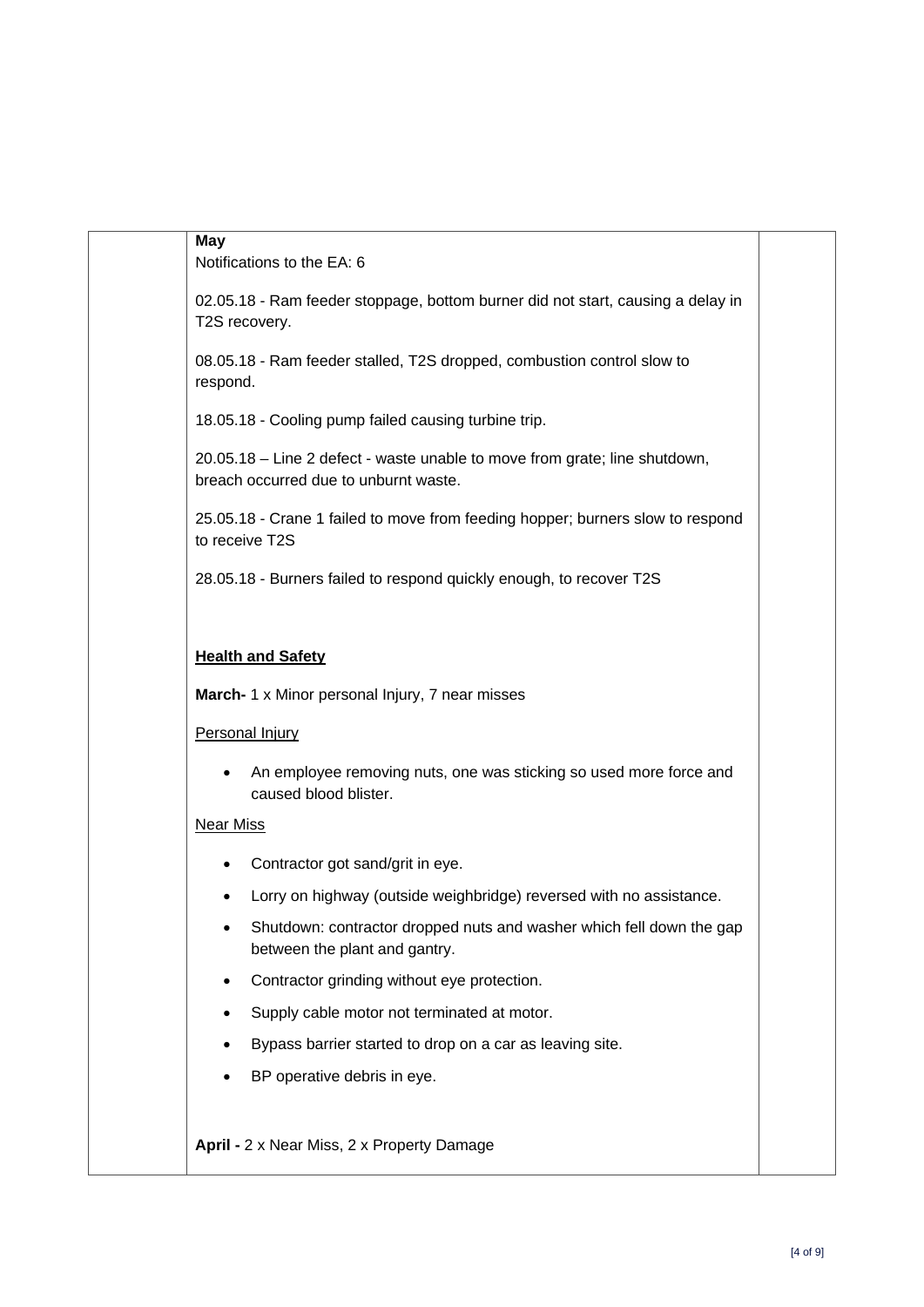| <b>Near Miss</b>                                                                                                                                                                                        |  |
|---------------------------------------------------------------------------------------------------------------------------------------------------------------------------------------------------------|--|
| New employee not signed in                                                                                                                                                                              |  |
| Driving not using walk ways to cross road                                                                                                                                                               |  |
| <b>Property Damage</b>                                                                                                                                                                                  |  |
| Driver hit safety post in tipping hall                                                                                                                                                                  |  |
| Operative reversed into concrete walkway block                                                                                                                                                          |  |
|                                                                                                                                                                                                         |  |
| May 2 x Near Miss, 1 x Personal Injuries, 3 Property Damage                                                                                                                                             |  |
| <b>Near Miss</b>                                                                                                                                                                                        |  |
| Bin in front of fire extinguishers                                                                                                                                                                      |  |
| Drain cover/ grate not fully in place<br>٠                                                                                                                                                              |  |
| <b>Personal Injuries</b>                                                                                                                                                                                |  |
| Cut to thumb through gloves                                                                                                                                                                             |  |
| <b>Property Damage</b>                                                                                                                                                                                  |  |
| Direction sign not secured swaying wind                                                                                                                                                                 |  |
| BP Operator reversed into RSJ                                                                                                                                                                           |  |
| Operator struck beam with bucket                                                                                                                                                                        |  |
|                                                                                                                                                                                                         |  |
| TB referred to the restarts on the emission charts for March, then went on to look<br>at Aprils chart highlighting where the rebalance on the turbine happened and in<br>May where the turbine tripped. |  |
| EH asked if this information was available on the website.                                                                                                                                              |  |
| TB confirmed that this was available for anyone to view.                                                                                                                                                |  |
| DC asked about NOC dip and spike viewed on the data.                                                                                                                                                    |  |
| TB explained that this was in line with the turbine tripping. He went on to explain<br>about the rollers and the difficulty in mixing 8,000 tonnes of waste.                                            |  |
|                                                                                                                                                                                                         |  |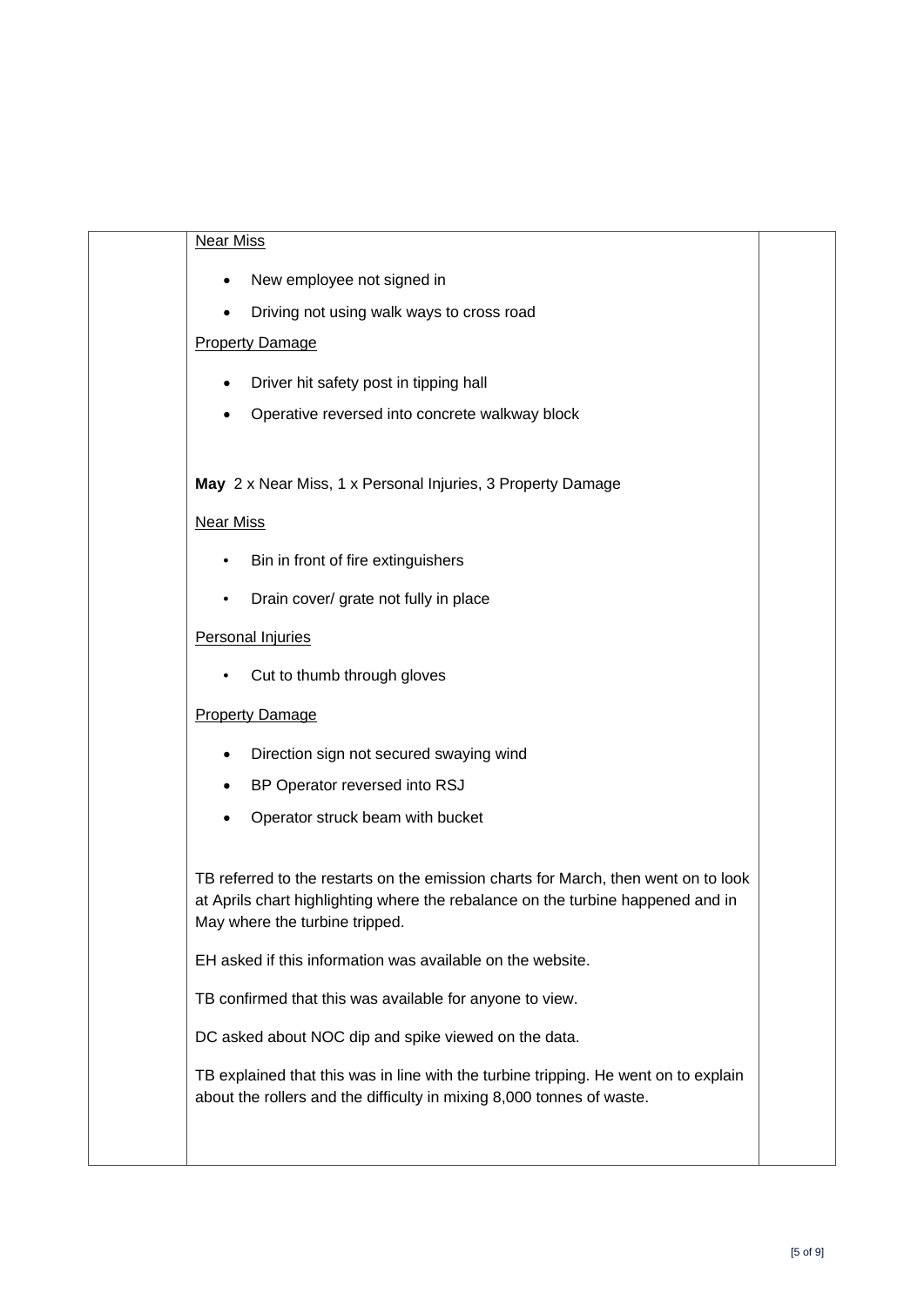#### **Visitor centre**

TB explained that visitor numbers were low for March and April due to the planned shutdown. Any interest in tours for that time were diverted to our Bodmin MRF visitor centre.

**March:** 36 visitors , 1 x Girl Guides, 1 x Truro College, 1 x interest group

**April:** 48 visitors, 1 primary schools, 2 interest groups

**May:** 96 visitors, 7 interest groups, 1 Primary school

#### **News Update**

Royal Cornwall Show

TB informed the group that SUEZ had supported Cornwall Council at the Royal Cornwall Show on the waste stand promoting recycling. We used a game to test peoples recycling knowledge. Whilst there, we spoke to 200 people.

One Year CERC Celebration event

TB spoke to the group about the day and explained to those that didn't attend about the schools competition.

Big Walk/Family fun day event

TB explained that 113 members of staff, family and friends attended the big walk event and managed to raise £871.70.

#### Annual report

TB explained that this report looks at the initiatives over the past year and was available to be downloaded from our website.

#### **Funds generated for the Community Trust**

TB reported the electricity exported and approximate funds generated for the Community Trust.

Mar 6,312 mwh

Apr 15,115 mwh

May: 15,447 mwh

Approximately £22,626 of funds was generated for the Community Trust in months March to May.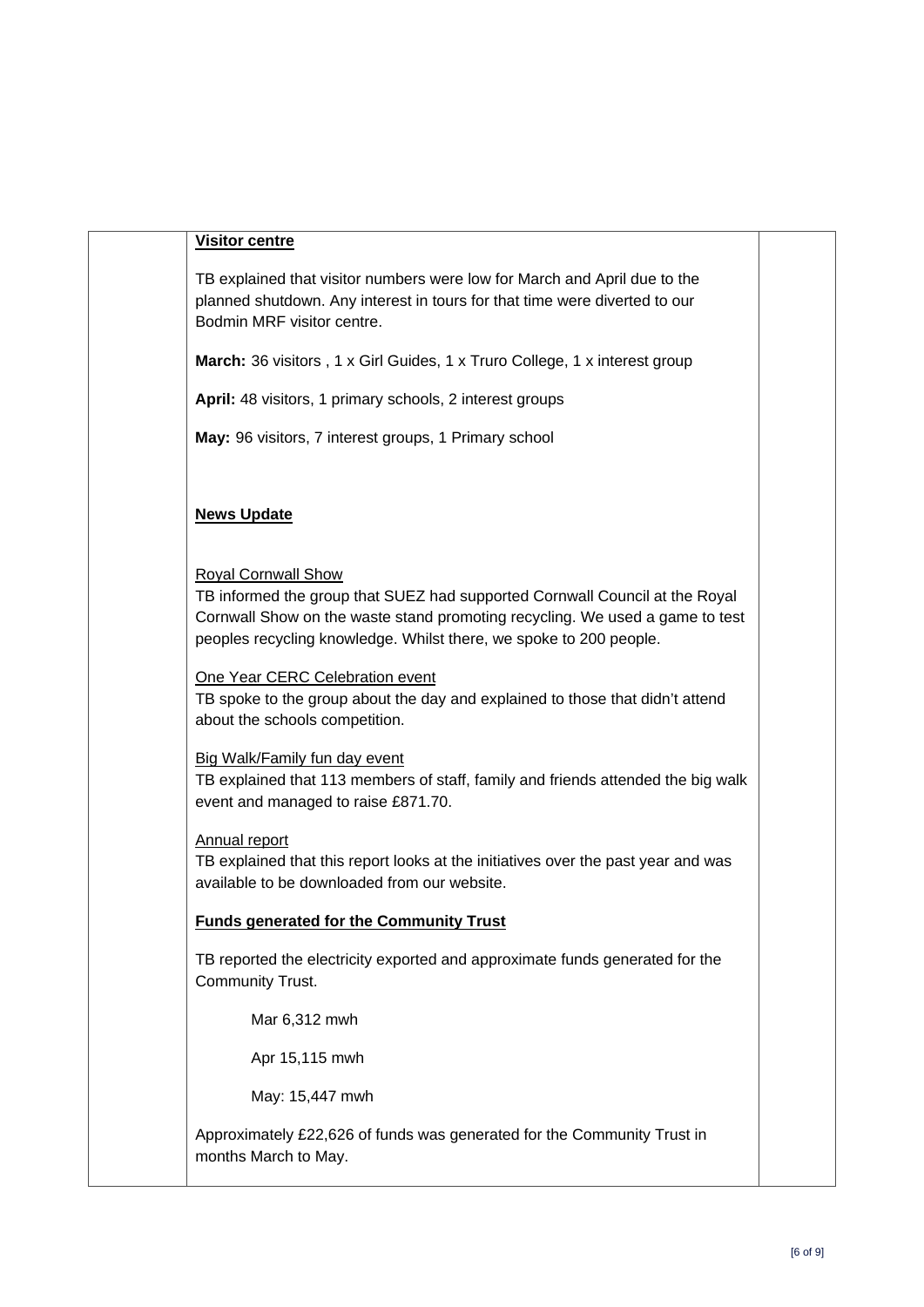| 5.0 | <b>St Dennis and Nanpean Community Trust Update</b>                                                                                                                                                                                                                                                                                                                                                |           |  |  |
|-----|----------------------------------------------------------------------------------------------------------------------------------------------------------------------------------------------------------------------------------------------------------------------------------------------------------------------------------------------------------------------------------------------------|-----------|--|--|
| 5.1 | JC informed the group that the St Dennis and Nanpean Community Trust has<br>received the three quotations required for the provision of the new Governance<br>documents and policies, in accordance with the funding policy and constitution,<br>plus administration and financial Support for the forthcoming year. The contract<br>has been awarded to CRCC until the year ending 31 March 2019. |           |  |  |
|     | It is hoped that the initial draft documents will be completed soon and then will be<br>forwarded to Cornwall Council and CERL for adoption.                                                                                                                                                                                                                                                       |           |  |  |
|     | The training for the trustees has also been confirmed with CRCC and will be<br>delivered at varying stages over the next few months.                                                                                                                                                                                                                                                               |           |  |  |
|     | JC explained that the grants awarded to date amounted to £374,747.72 and that<br>the bank balance at the end of May stood at £602,869.60.                                                                                                                                                                                                                                                          |           |  |  |
|     | JC stated that two new trustees from St Dennis will be joining the trust at the end<br>of June. However at present the trust is still short of two resident trustees from the<br>Nanpean/Treviscoe area.                                                                                                                                                                                           |           |  |  |
|     | JC advised that they are trying to raise the profile of the trust and will holding an<br>open day in August where residents can come and ask questions about the trust.                                                                                                                                                                                                                            |           |  |  |
|     | JC went on to advise that the trust are currently looking for land to build houses<br>on to rent to locals however, the trust still needs to check this conforms with their<br>policies.                                                                                                                                                                                                           |           |  |  |
|     | DC asked would the income raised from the rentals be part maintenance and part<br>back into the fund.                                                                                                                                                                                                                                                                                              |           |  |  |
|     | JC informed that group that suggestions had been made that perhaps two houses<br>would be sold at market value and the other three would be rented and kept for<br>local people. She suggested it was one way of leaving a legacy.                                                                                                                                                                 |           |  |  |
|     | DC asked are groups only allowed one application to the trust per year.                                                                                                                                                                                                                                                                                                                            |           |  |  |
|     | JC stated that this was not the case but that it was dependant on the application<br>for example the Good Companions club also had their trip to Exeter paid for as<br>they needed a wheelchair friendly bus.                                                                                                                                                                                      |           |  |  |
| 7.0 | Opportunity for any members of the public to speak                                                                                                                                                                                                                                                                                                                                                 |           |  |  |
| 7.1 | SK requested any information and leaflets we may have on recycling. NB<br>advised she would pass on her details to NC to follow up.                                                                                                                                                                                                                                                                | <b>NC</b> |  |  |
|     | SK then asked if there was any update on the shredder trial at Connon Bridge as<br>she would have concerns about noise if it were to be brought to the CERC.                                                                                                                                                                                                                                       |           |  |  |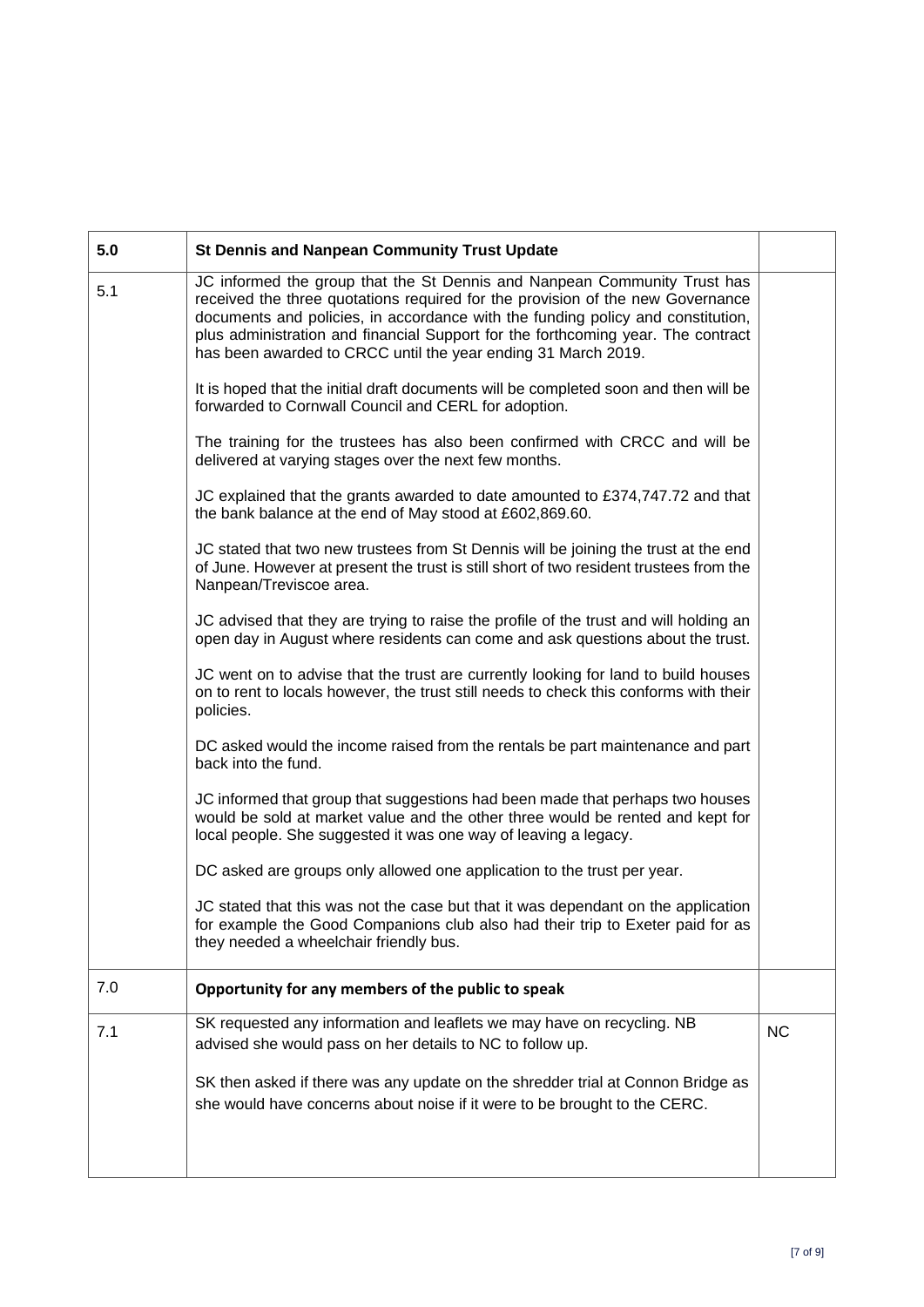|     | TB informed the group that the trial is happening now and that as a result no<br>waste is leaving the county. Data will be collected and the trial will be reviewed<br>but to date no firm decisions have been made.<br>EH questioned whether the manhole covers that are being replaced were<br>designed correctly.<br>TB advised that Cormac had carried out the work on the approach road and if<br>she required any information about that it would be best to contact Cornwall<br>Council.<br>EH asked where members of the public could view dioxin monitoring, daily<br>records of HGV's visiting the CERC and how much recycling is being burnt.<br>TB advised that information about emissions is available on our website. He also<br>explained that five loads a day are checked at the CERC and that most<br>potentially recyclable materials they contain are too contaminated by residual<br>waste to be redirected to the materials recycling facility, which receives<br>Cornwall's kerbside recycling collections. |           |
|-----|-------------------------------------------------------------------------------------------------------------------------------------------------------------------------------------------------------------------------------------------------------------------------------------------------------------------------------------------------------------------------------------------------------------------------------------------------------------------------------------------------------------------------------------------------------------------------------------------------------------------------------------------------------------------------------------------------------------------------------------------------------------------------------------------------------------------------------------------------------------------------------------------------------------------------------------------------------------------------------------------------------------------------------------|-----------|
| 8.0 | <b>Any Other Business</b>                                                                                                                                                                                                                                                                                                                                                                                                                                                                                                                                                                                                                                                                                                                                                                                                                                                                                                                                                                                                           |           |
| 8.1 | DC reminded the group that any questions that required answers should be clear<br>and submitted beforehand. He also questioned that value of the meeting<br>particularly as there were only six attendees. He suggested that it should be an<br>agenda item for the next meeting and that perhaps we should move to 6 monthly<br>meetings with updates continuing on the website and Parish Council websites.<br>He stated that the presentations we produce are self-explanatory and that this<br>could be shown at a quarterly Community Network meeting.                                                                                                                                                                                                                                                                                                                                                                                                                                                                         | <b>NC</b> |
| 9.0 | Date of next meeting                                                                                                                                                                                                                                                                                                                                                                                                                                                                                                                                                                                                                                                                                                                                                                                                                                                                                                                                                                                                                |           |
| 9.1 | 24 September 2018 at 7pm, at the Cornwall Energy Recovery Centre                                                                                                                                                                                                                                                                                                                                                                                                                                                                                                                                                                                                                                                                                                                                                                                                                                                                                                                                                                    |           |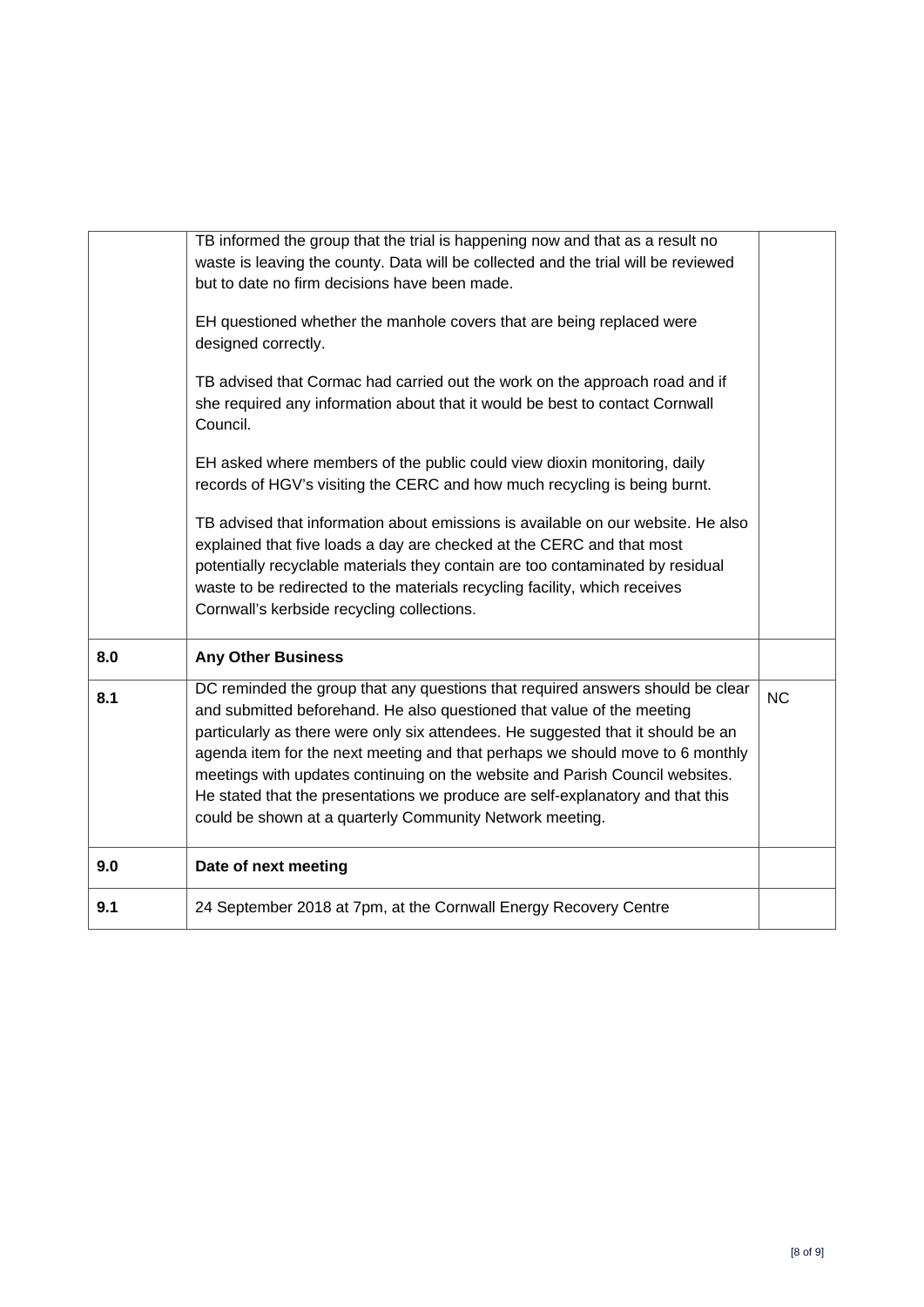<span id="page-18-0"></span>

| -*-Subject | <b>CERC Community Forum Meeting</b> |
|------------|-------------------------------------|
| Date       | Monday 24 September 2018            |
| Location   | <b>CERC St. Dennis</b>              |
| Recorder   | Natalie Chard                       |
| Chair      | Julia Clarke                        |

## **Present**

| <b>Name</b>            | <b>Initials</b> | Company                                 | <b>Title</b>                        |
|------------------------|-----------------|-----------------------------------------|-------------------------------------|
| Julia Clarke           | JC              | <b>St Dennis Parish Council</b>         | Chair                               |
| <b>Fred Greenslade</b> | FG              | <b>Cornwall Council</b>                 | Councillor St Dennis and<br>Nanpean |
| Mike McLening          | DS              | St Stephen in Brannel<br>Parish Council | Councillor                          |
| Dick Cole              | DC.             | <b>St Enoder Parish Council</b>         | Councillor                          |
| Sharron Kelsey         | <b>SK</b>       | Resident                                |                                     |
| John Sibley            | JS              | Resident                                |                                     |
| Elizabeth Hawkin       | EH              | Resident                                |                                     |

## **Supporting Officers**

| Natalie Chard | <b>NC</b> | <b>SUEZ</b>             | <b>Community Liaison Manager</b>            |
|---------------|-----------|-------------------------|---------------------------------------------|
| Tony Burge    | тв        | <b>SUEZ</b>             | <b>Plant Manager</b>                        |
| Mike Beckett  | DU        | <b>Cornwall Council</b> | Integrated Waste Management<br>Contract $-$ |

| Ref | <b>Note</b>                                                                          | <b>Action</b> |
|-----|--------------------------------------------------------------------------------------|---------------|
| 1.0 | <b>Welcome and Apologies</b>                                                         |               |
| 1.1 | Apologies received from David Chadwick, Tony Burge, Dale Unsworth and<br>David Mudge |               |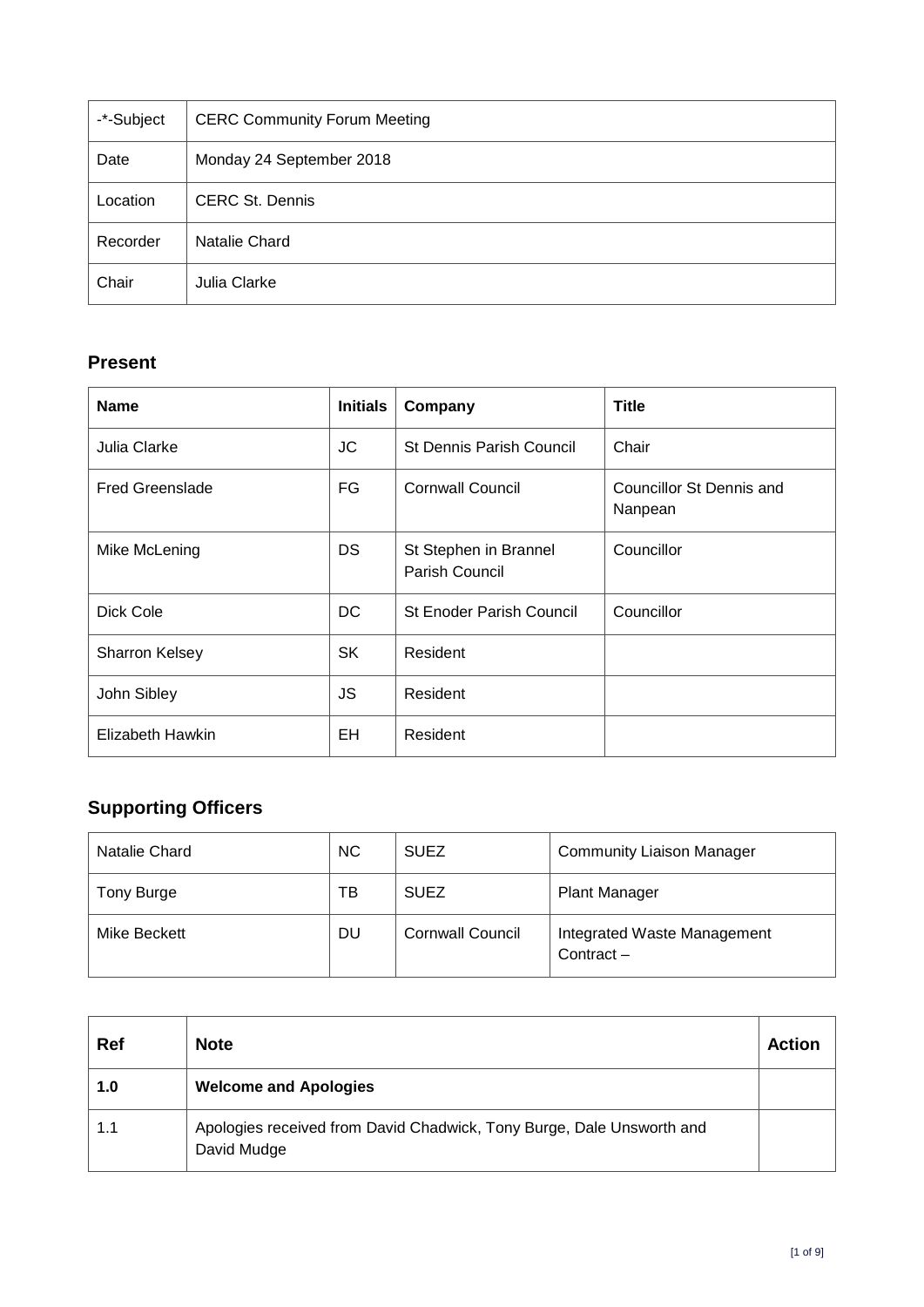| 2.0 | Review and agree minutes of meeting held on 25 June 2018                                                                                                                                                                                                                                                                                                                                                                                                                                            |           |
|-----|-----------------------------------------------------------------------------------------------------------------------------------------------------------------------------------------------------------------------------------------------------------------------------------------------------------------------------------------------------------------------------------------------------------------------------------------------------------------------------------------------------|-----------|
| 2.1 | Minutes of the June's meeting were approved.                                                                                                                                                                                                                                                                                                                                                                                                                                                        |           |
| 3.0 | <b>Matters arising from previous minutes</b>                                                                                                                                                                                                                                                                                                                                                                                                                                                        |           |
| 3.1 | 3.1 NC advised the group that other plants-facilities have CLG meetings every 4<br>months and that the planning permission for the CERC stated that SUEZ must<br>host a Forum meeting at least twice a year. She proposed that in the first<br>instance the group move to a four monthly meeting with operational updates<br>through the community forum group and website, with a review at the end of the<br>year, to possibly go to a 6 monthly meeting. All members agreed to these<br>changes. |           |
|     | 5.1 ML asked how the Community Trust Fund open day, mentioned in the<br>previous meeting, had gone. JC advised that it had been postponed as they<br>wanted to make sure that all their policies and procedures had been approved<br>before they re-launched the Community Trust Fund.                                                                                                                                                                                                              |           |
|     | 7.1 NC confirmed that the information and leaflets about recycling that had been<br>requested by SK was passed on to her shortly after the last meeting.                                                                                                                                                                                                                                                                                                                                            |           |
|     | FG asked if NC had the most up to date figures of Cornwall's recycling rates. NC<br>stated she didn't have them to hand but that she would update FG as soon as<br>possible.                                                                                                                                                                                                                                                                                                                        | <b>NC</b> |
|     | 7.1 NC told the group that the shredder, situated at Connon Bridge, for an<br>agreed trial time of between 6 and 12 months, was performing well. The liaison<br>group at Connon Bridge had been out to see the shredder in action as part of an<br>organised tour.                                                                                                                                                                                                                                  |           |
|     | SK asked if SUEZ had looked at moving the shredder to the CERC. NC<br>explained that Cornwall Council and SUEZ had agreed to undertake a report<br>which would consider various alternative sites.                                                                                                                                                                                                                                                                                                  |           |
|     | 8.1 NC confirmed with the group that they were happy to continue with a CLG<br>meeting at the CERC but that it should be moved to 4 monthly. All agreed they<br>were happy with this and that it shouldn't form part of the quarterly Community<br>Network meeting.                                                                                                                                                                                                                                 |           |
| 4.0 | <b>CERC Update</b>                                                                                                                                                                                                                                                                                                                                                                                                                                                                                  |           |
| 4.1 | NC updated the forum members:                                                                                                                                                                                                                                                                                                                                                                                                                                                                       |           |
|     | <b>Plant performance</b><br>Availability on Lines 1 & 2:                                                                                                                                                                                                                                                                                                                                                                                                                                            |           |
|     |                                                                                                                                                                                                                                                                                                                                                                                                                                                                                                     |           |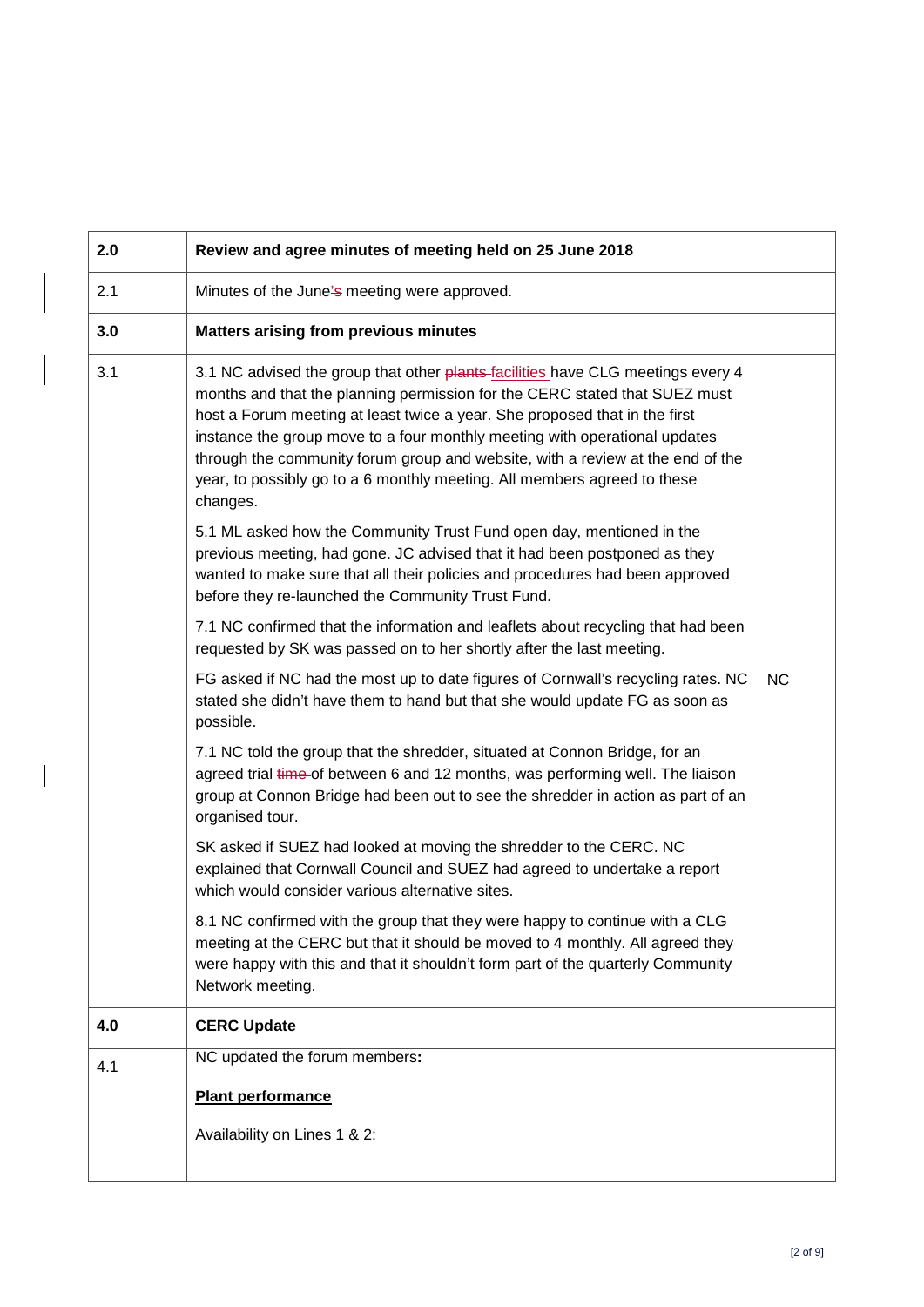| Jun - 91.61%, 91.88%                                                                                                                                                                                                                                                                                                                            |  |
|-------------------------------------------------------------------------------------------------------------------------------------------------------------------------------------------------------------------------------------------------------------------------------------------------------------------------------------------------|--|
| Jul $-81.19\%$ , 81.32%                                                                                                                                                                                                                                                                                                                         |  |
| Aug-100%, 99.7%                                                                                                                                                                                                                                                                                                                                 |  |
| <b>Waste received June to August</b>                                                                                                                                                                                                                                                                                                            |  |
| Contract waste received $-41,267.38$ tonnes                                                                                                                                                                                                                                                                                                     |  |
| Non contract waste received - 19,267.11 tonnes                                                                                                                                                                                                                                                                                                  |  |
| Total waste received $-60,534.49$ tonnes                                                                                                                                                                                                                                                                                                        |  |
| ML asked NC to explain the difference between contract and non-contract<br>waste, which she did. He then went on to ask if any studies had been carried out<br>to see if moving to a fortnightly waste collection would make a difference to the<br>amount of waste received at the CERC and would that affect operations.                      |  |
| MB explained that as the collection days would be staggered across the county it<br>would not have an effect on the waste received at the CERC.                                                                                                                                                                                                 |  |
| DC and FG stated that in 2006 there had been lots of discussions around the<br>estimation of contract and non-contract waste, percentages would also depend<br>on recycling rates in Cornwall.                                                                                                                                                  |  |
| MB stated that contract waste will always take priority and that it will always be<br>there. The CERC was built to be future proof.                                                                                                                                                                                                             |  |
| A discussion amongst the group then began with reference to parts of Wales<br>moving to a monthly waste collection and the viability of implementing that in<br>Cornwall. SK stated that if food waste was collected as part of the new collection<br>contract she felt, that there would be a significant reduction in the amount of<br>waste. |  |
| NC then continued with the operational update.                                                                                                                                                                                                                                                                                                  |  |
| Roof verge upgrade works nearing completion                                                                                                                                                                                                                                                                                                     |  |
| Lean workshop completed with staff. Successful "tidy Friday" focusing<br>٠<br>on ash drop off area.                                                                                                                                                                                                                                             |  |
| Apprentices have completed their 2 <sup>nd</sup> year of study, both achieved<br>distinctions.                                                                                                                                                                                                                                                  |  |
| Four more colleagues have achieved their competency in grade                                                                                                                                                                                                                                                                                    |  |
|                                                                                                                                                                                                                                                                                                                                                 |  |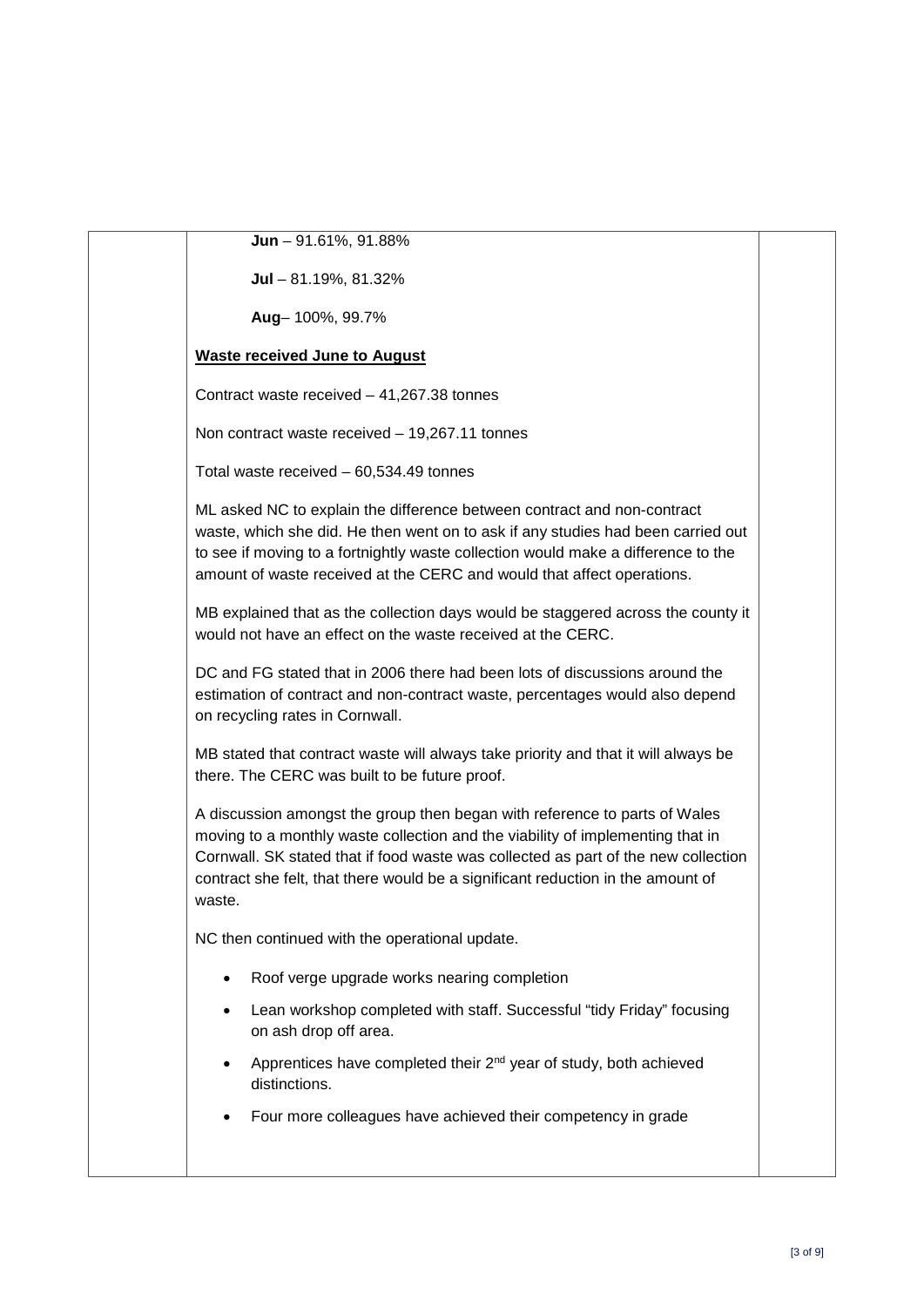#### **Emissions Monitoring**

**June** – 6 notifications to the EA, all instances when CO raised over half hourly limit, remained within daily limit on each occasion:

07, 09, 16, 21 June: Issues with thewhich affected waste feed to furnace.

24 June: Line 1 ash extractor lost its return feedback giving a loss of waste loading due to the rollers having stopped for too long.

25 June: Line 2 unstable combustion following restart, burners were slow to respond to a sudden drop in temperature as waste combustion was not yet established

**July -** 2 notifications to the EA

11/07/18: Operatives were bringing line 1 on waste which gave rise to a period of unstable combustion where furnace conditions produced fluctuations in temperature, steam flow and oxygen content.

13/07/18: A stoppage of the ram feeder on line 1 for an extended period of time due to the feeder not reaching its limit switch, caused the temperature to drop rapidly due to lack of waste on the grate.

**August** - 1 notification to the EA

04/08/2018: Stall of the left ram feeder on line 1 created a gap on the grate, with absence of fuel causing a drop in temperature. Combustion control was slow to respond and resulted in raised CO levels before automatic start of the burners. The CO level could not be reduced sufficiently before the half –hour duration had expired

#### **Health and Safety**

**June Personal injuries reported** (minor): 0

#### **Near misses reported:** 1

• SUEZ employee crossed weighbridge lanes without PPE

#### **Hazards reported:** 2

- Suspect asbestos material found on picking belt in IBA Building
- Grenade found on picking belt in IBA building.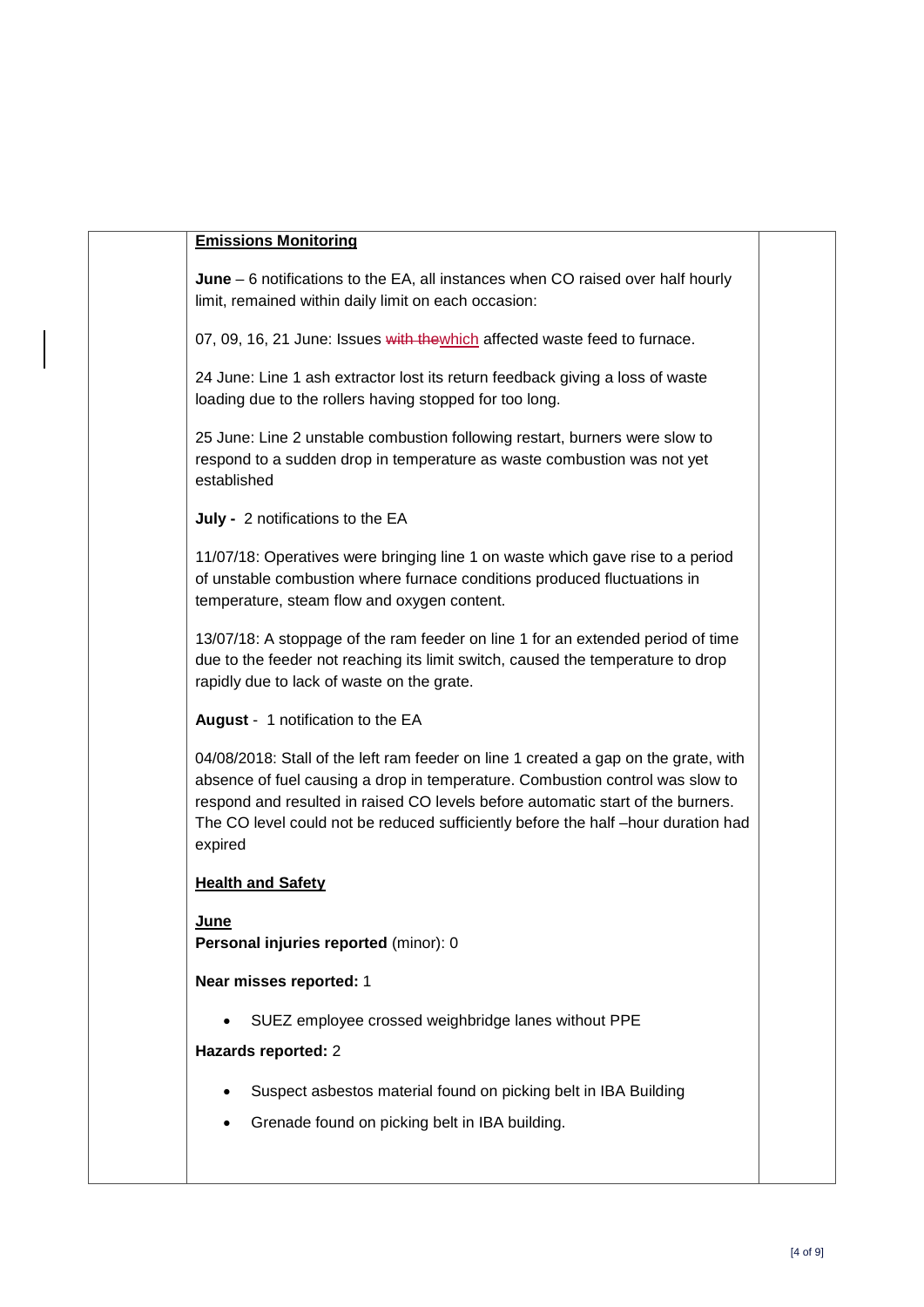| <b>July</b>                                                                                                                 |  |
|-----------------------------------------------------------------------------------------------------------------------------|--|
| Personal injuries reported (minor): 3                                                                                       |  |
| Driver strained his neck throwing item into pit<br>$\bullet$                                                                |  |
| Material fell behind employees safety glasses during cleaning routine.<br>$\bullet$                                         |  |
| Employee cut finger whilst stripping wire<br>$\bullet$                                                                      |  |
| Near misses reported: 4                                                                                                     |  |
| Boiler gauge glass leaking and emitting steam<br>٠                                                                          |  |
| Guards removed without isolations in place<br>٠                                                                             |  |
| Member of staff trip from walkway<br>٠                                                                                      |  |
| Staff climbed concrete plinth to remove material.                                                                           |  |
| Hazards reported: 2                                                                                                         |  |
| 3 Gas bottles not securely retained                                                                                         |  |
| CEMS Shelter restricted access door left open & unlocked.                                                                   |  |
| Property damage reported: 1                                                                                                 |  |
| Driver hit road sign.                                                                                                       |  |
| <b>August</b><br>Personal injuries reported (minor): 1                                                                      |  |
| Misjudged where he was standing stood up and caught his hard hat on<br>conveyor. Hard hat was pushed down and cut his nose. |  |
| Near misses reported: 6                                                                                                     |  |
| Roller shut door began to close on mobile plant as entering the tipping<br>hall.                                            |  |
| Two trough rollers became loose in the IBA building<br>$\bullet$                                                            |  |
| Operator working in the grizzly area nearly fell through mesh grating of<br>the cat walk.                                   |  |
| Lorry sheet close to conveyor structure as it was covering the vehicle.<br>٠                                                |  |
| Toolbox step moved as colleague stepped into loading shovel.                                                                |  |
| Car drove through exit barrier which began to close at the same time.                                                       |  |
| Hazards reported: 0                                                                                                         |  |
|                                                                                                                             |  |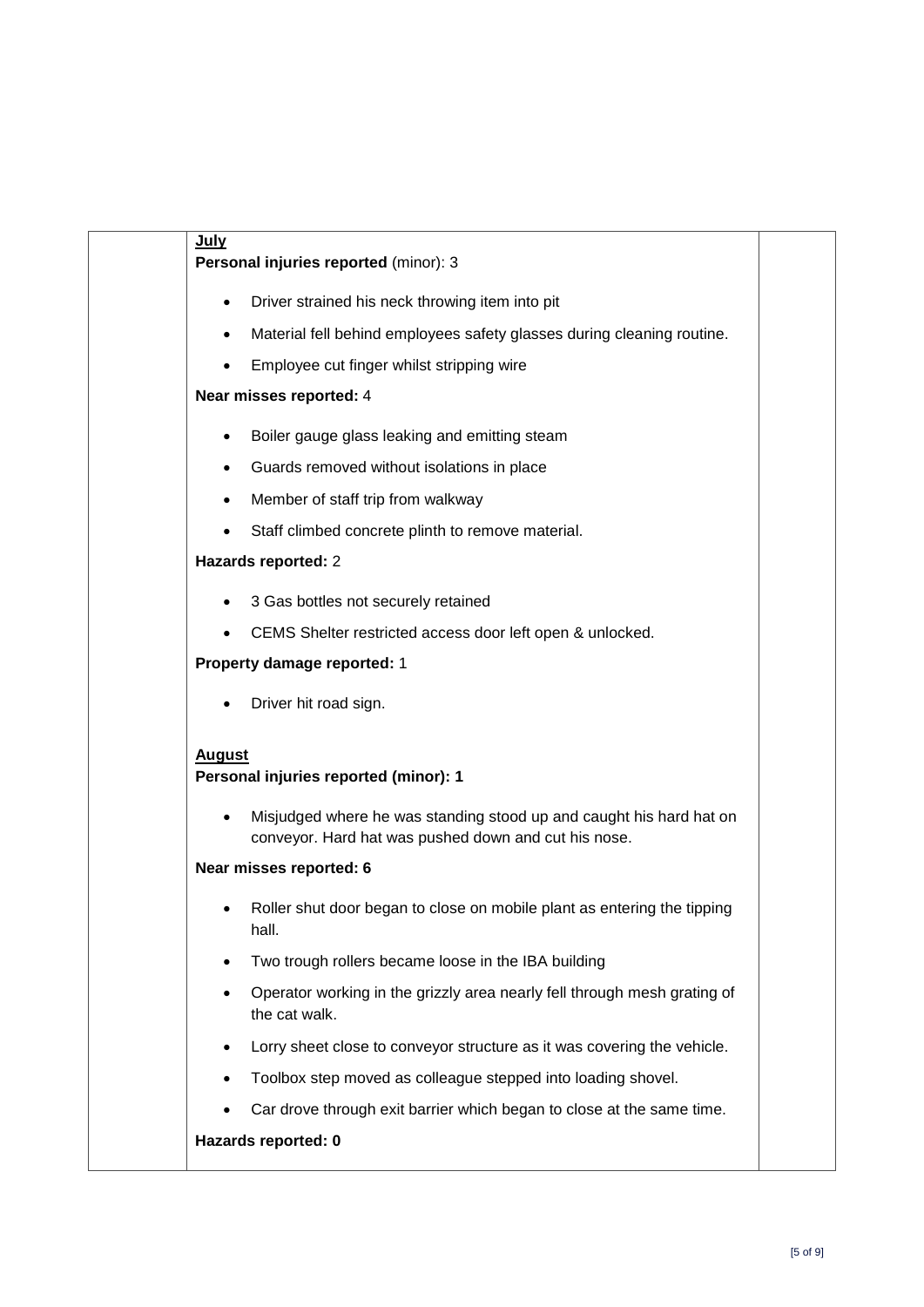|     | Property damage reported: 3                                                                                                                                                                                                                                                                                                                                                                                                                                                                                                              |  |
|-----|------------------------------------------------------------------------------------------------------------------------------------------------------------------------------------------------------------------------------------------------------------------------------------------------------------------------------------------------------------------------------------------------------------------------------------------------------------------------------------------------------------------------------------------|--|
|     | Stand for road sweeper tanks damaged whilst changing<br>$\bullet$<br>BP Operator reversed into bollard<br>BP Loading shovel windscreen cracked                                                                                                                                                                                                                                                                                                                                                                                           |  |
|     | <b>Turbine update</b>                                                                                                                                                                                                                                                                                                                                                                                                                                                                                                                    |  |
|     | Returned well within expected timescale                                                                                                                                                                                                                                                                                                                                                                                                                                                                                                  |  |
|     | Reinstallation has gone well<br>٠                                                                                                                                                                                                                                                                                                                                                                                                                                                                                                        |  |
|     | Silencer to minimise noise from steam releases installed and used<br>during restart                                                                                                                                                                                                                                                                                                                                                                                                                                                      |  |
|     | Awaiting final checks before recommissioning                                                                                                                                                                                                                                                                                                                                                                                                                                                                                             |  |
|     | <b>Visitor centre</b><br>NC advised that the lower number of visitors in August was due to schools being<br>on holiday and annual leave during the summer. However, the education team<br>used this time to organise two open days, one at the CERC and the other at<br>Bodmin MRF. She explained that these open days allow individual members of<br>the public, who are not part of a group, to book onto a tour. Both days were well<br>received.<br>180 visitors<br><u>June</u><br>208 visitors<br>July<br><b>August</b> 55 visitors |  |
|     | <b>News Update</b><br>NC informed the group that in August SUEZ supported the local St Dennis litter<br>pick by providing equipment and volunteers. On the 01 September volunteers<br>from the CERC, as well as local Parish Councillors took part in a beach clean in<br>Par, as part of the SUEZ4Ocean campaign.                                                                                                                                                                                                                       |  |
| 5.0 | Opportunity for any members of the public to speak                                                                                                                                                                                                                                                                                                                                                                                                                                                                                       |  |
|     |                                                                                                                                                                                                                                                                                                                                                                                                                                                                                                                                          |  |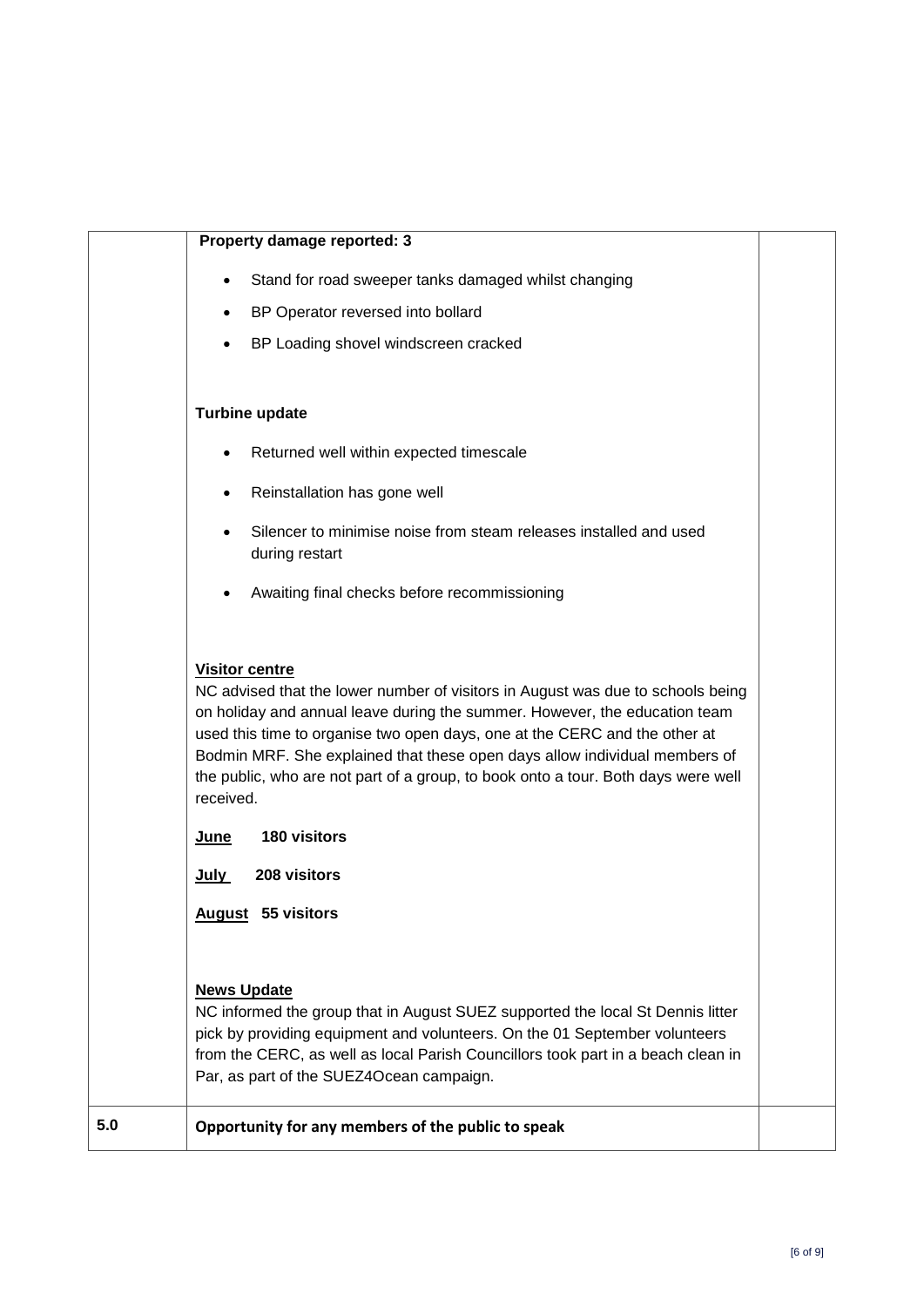| 5.1 | EH asked if SUEZ or the Council were paying for the repair of the turbine. NC<br>advised that the turbine was still under warranty.                                                                                                                                                                                                                                                                                                                                      |  |
|-----|--------------------------------------------------------------------------------------------------------------------------------------------------------------------------------------------------------------------------------------------------------------------------------------------------------------------------------------------------------------------------------------------------------------------------------------------------------------------------|--|
| 6.0 | <b>St Dennis and Nanpean Community Trust Update</b>                                                                                                                                                                                                                                                                                                                                                                                                                      |  |
| 6.1 | Before JC updated the group about the Community Trust NC made reference to<br>the Facebook comments issued by FG informing the community that despite the<br>CERC not producing energy, that Paul Masters had secured agreement from<br>CERL, as a gesture of goodwill to make up any shortfall in the funds the<br>Community Trust would have received, had the turbine been fully operational.                                                                         |  |
|     | ML asked how the funds were made up and whether it was true that the Trust<br>had ever had a million pounds. JC explained that the Trust had never received a<br>lump sum of a million pounds but that during construction £200K was received<br>per year and once the CERC was up and running that they had received<br>approximately £100K per year, which was paid quarterly and made up of a figure<br>from the energy produced and monies paid by Cornwall Council. |  |
|     | JC then went on to read a report from the Trust that explained they hoped to<br>have a resident chair in post very soon. She informed the group that the new<br>service level agreements had been approved but that they were awaiting the<br>agreement of policies and procedures before organising training sessions for<br>everyone.                                                                                                                                  |  |
|     | JC explained that as at 25 August 2018 the balance of the fund was £652,360.                                                                                                                                                                                                                                                                                                                                                                                             |  |
|     | The approved funds figure from the grant finance spreadsheet was £379,281.72.                                                                                                                                                                                                                                                                                                                                                                                            |  |
|     | The income from Cornwall Council was £21,714 and £26K was received from<br>CERL.                                                                                                                                                                                                                                                                                                                                                                                         |  |
|     | JC was delighted to inform the group she has-had recently sent out an<br>application form to a local resident in Nanpean who is interested in becoming a<br>Trustee. To ensure the resident is fully aware of what the role entails, once the<br>form is returned, she is going to organise a meeting to discuss the role of a<br>Trustee with them. 2 Two new Trustees joined in July, both were residents of St<br>Dennis.                                             |  |
|     | ML asked what projects were waiting in the wings. JC explained about a<br>developer who is keen to speak to the trust with a view to supporting a housing<br>development. There are several small applications for play equipment and<br>community events but the Trust are now considering spear heading their own<br>projects however they are taking advice from David Chadwick on this.                                                                              |  |
|     | ML asked if the Trust Fund covered projects in Nanpean which and JC<br>answered yesconfirmed it did. He then went on to ask JC if a Gcats home project                                                                                                                                                                                                                                                                                                                   |  |

 $\overline{\phantom{a}}$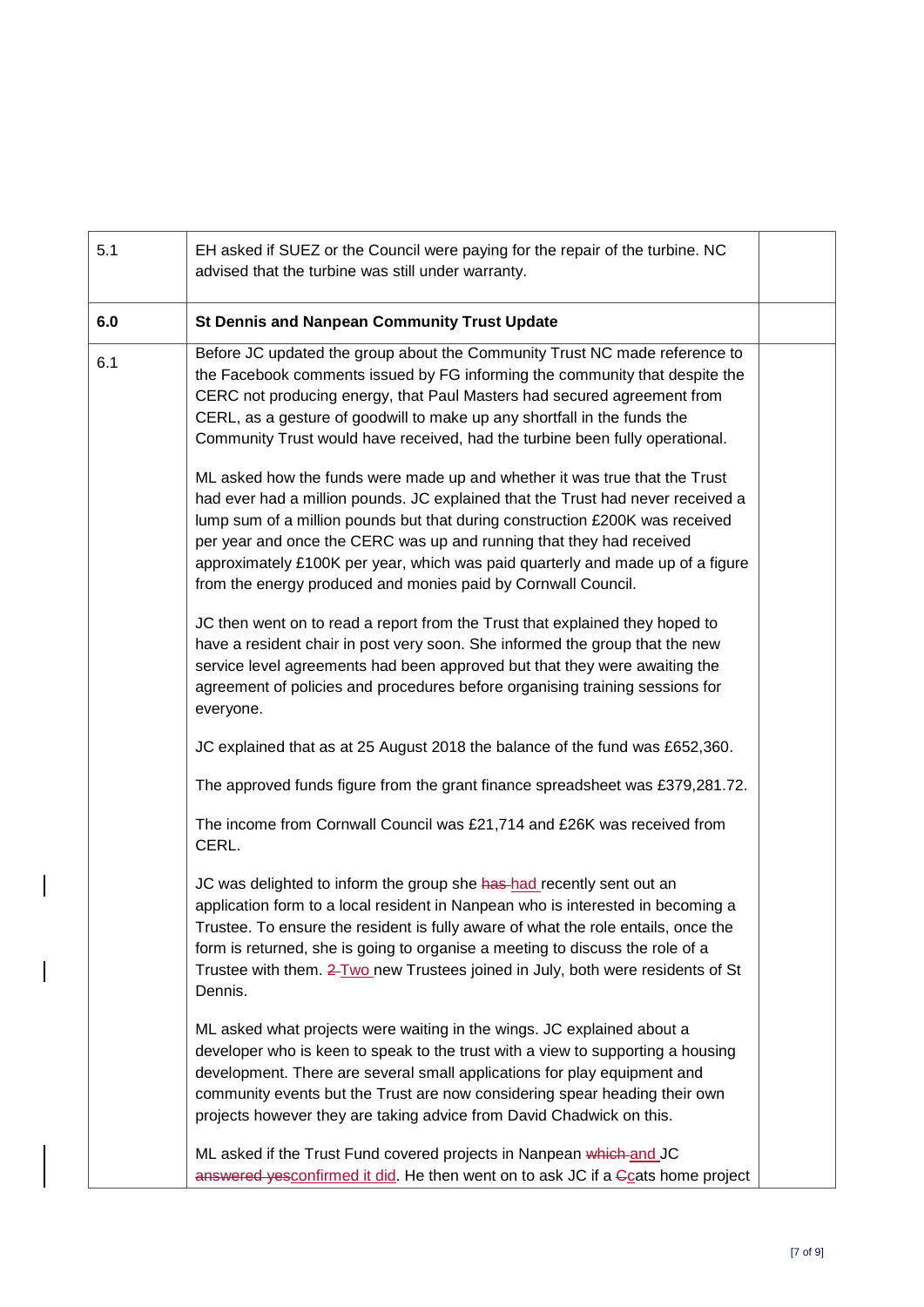|     | was due a grant and if it was based in Nanpean. JC confirmed that the project<br>would be based in Nanpean but that funds had not been released as they were<br>awaiting evidence of the completion of a lease application.                                                                                                                                                                                                                                                                             |           |
|-----|---------------------------------------------------------------------------------------------------------------------------------------------------------------------------------------------------------------------------------------------------------------------------------------------------------------------------------------------------------------------------------------------------------------------------------------------------------------------------------------------------------|-----------|
|     | ML stated that he doesn't often look on the website and asked whether the<br>Community Trust Fund found that even now, some people in the area don't<br>know about the fund.                                                                                                                                                                                                                                                                                                                            |           |
|     | JC explained that is why they want to do a re-launch of the Trust Fund with an<br>annual event to raise the profile however, they want to make sure that everything<br>is in place and agreed before they organise a launch.                                                                                                                                                                                                                                                                            |           |
|     | EH asked if the trust fund had been given any money since no electricity was<br>being produced.                                                                                                                                                                                                                                                                                                                                                                                                         |           |
|     | JC confirmed that they had would received £26K from CERL as a gesture of<br>good will, which had been mostly down to FG speaking with the relevant people.                                                                                                                                                                                                                                                                                                                                              |           |
|     | ML then referred to an approach for funds that the Nanpean Community<br>Organisation had received from someone who had also applied to the<br>Community Trust Fund. He stated that they have asked that they wait to see<br>what the outcome of the Trust Fund application is first, before they consider the<br>application.                                                                                                                                                                           |           |
| 7.0 | <b>Any Other Business</b>                                                                                                                                                                                                                                                                                                                                                                                                                                                                               |           |
| 7.1 | FG wanted to inform the group that Julian Kittow, a young man that had worked<br>in the early stages, as part of a working party to secure the Community Trust<br>Fund had sadly passed away and would be greatly missed.                                                                                                                                                                                                                                                                               |           |
|     | JC asked if FG felt it was appropriate for the Community Trust to pay their<br>respects in some kind of memorial.                                                                                                                                                                                                                                                                                                                                                                                       |           |
|     | FG didn't think that was necessary, DC suggested a condolences card be sent.                                                                                                                                                                                                                                                                                                                                                                                                                            |           |
|     | DC mentioned that this was the fifth meeting in which he has mentioned the fly<br>tipping which is just after the roundabout when approaching from Indian Queens.<br>DU had promised it would be picked up and when it was suggested that the lay<br>by area that had been created from lorries pulling in could be re turfed and tidied<br>up. Paul Masters at a different meeting, had stated it wouldn't be a problem to<br>complete. DC asked could this now be done. NC agreed to pass comments on | <b>NC</b> |
|     | to DU.                                                                                                                                                                                                                                                                                                                                                                                                                                                                                                  |           |

 $\begin{array}{c} \rule{0pt}{2.5ex} \rule{0pt}{2.5ex} \rule{0pt}{2.5ex} \rule{0pt}{2.5ex} \rule{0pt}{2.5ex} \rule{0pt}{2.5ex} \rule{0pt}{2.5ex} \rule{0pt}{2.5ex} \rule{0pt}{2.5ex} \rule{0pt}{2.5ex} \rule{0pt}{2.5ex} \rule{0pt}{2.5ex} \rule{0pt}{2.5ex} \rule{0pt}{2.5ex} \rule{0pt}{2.5ex} \rule{0pt}{2.5ex} \rule{0pt}{2.5ex} \rule{0pt}{2.5ex} \rule{0pt}{2.5ex} \rule{0$ 

 $\overline{\phantom{a}}$